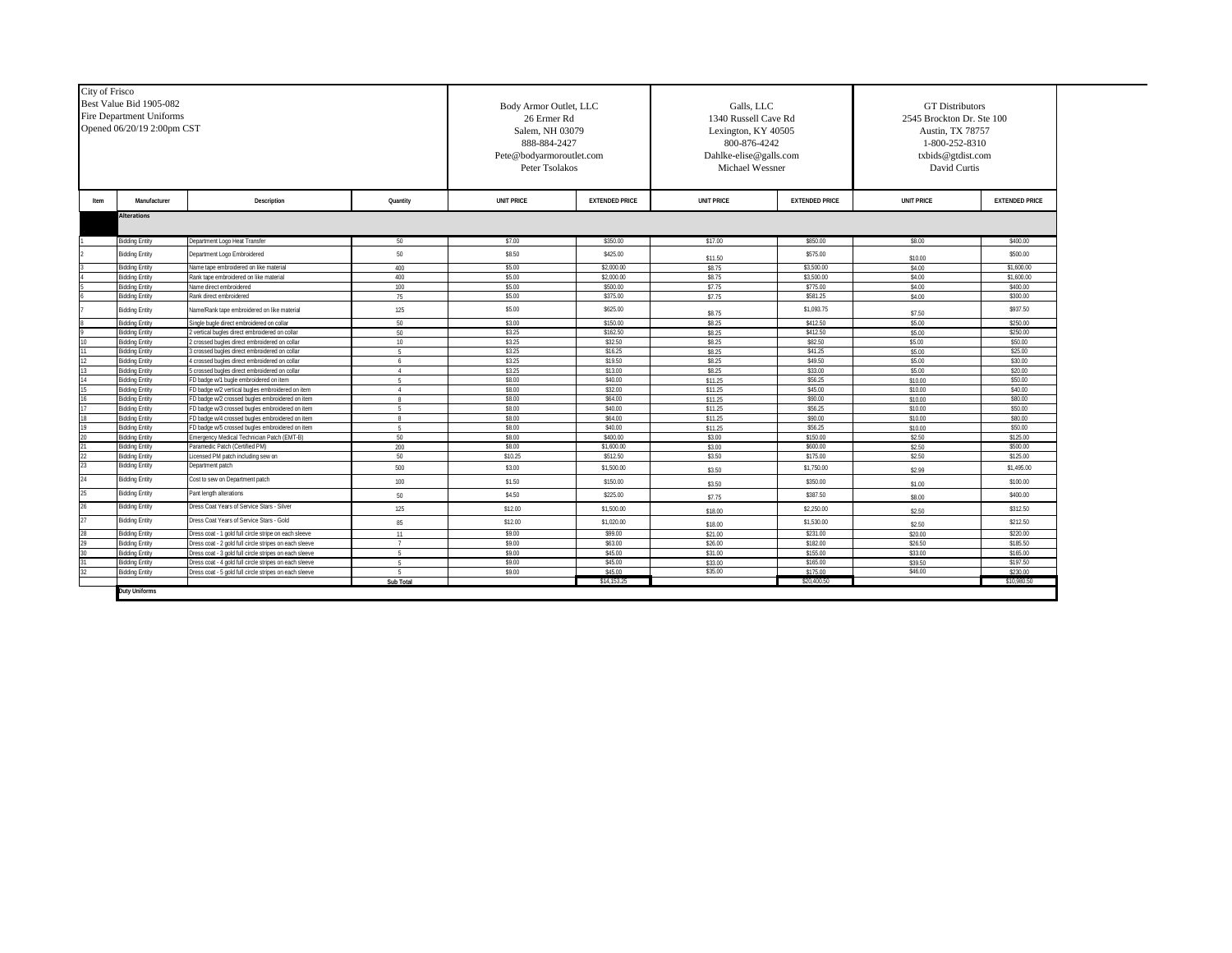|     | <b>Blauer</b>               | Quarter Zip Front Job Shirt, Black or Fire Navy                                           | 100                  |  | \$72.50              | \$7,250.00                | \$68.00              | \$6,800.00                |
|-----|-----------------------------|-------------------------------------------------------------------------------------------|----------------------|--|----------------------|---------------------------|----------------------|---------------------------|
|     | <b>Blauer</b>               | Dress Shirt Blue or White                                                                 | 100                  |  | \$43.50              | \$4,350.00                | \$41.00              | \$4,100.00                |
|     |                             |                                                                                           | 100                  |  | \$16.75              | \$1,675.00                |                      | \$2,499.00                |
|     | <b>Dickies</b><br>Workrite  | Industrial Flat Front Pant<br>Men's Firefighter Pant                                      | 60                   |  | \$110.50             | \$6,630.00                | \$24.99              | \$6,900.00                |
|     | Workrite                    | Men's Firefighter Pant                                                                    | 100                  |  | \$130.00             | \$13,000.00               | \$115.00<br>\$115.00 | \$11,500.00               |
|     | Workrite                    | Men's Full Cut Firefighter Pant                                                           | 350                  |  | \$113.50             | \$39,725.00               | \$118.00             | \$41,300.00               |
|     | Workrite                    | Men's Full Cut Firefighter Pant                                                           | 160                  |  | \$133.00             | \$21,280.00               | \$118.00             | \$18,880.00               |
|     | Workrite                    | Women's Firefighter Pant                                                                  | 13                   |  | \$110.50             | \$1,436.50                | \$115.00             | \$1,495.00                |
|     | <b>Norkrite</b>             | <b>Nomen's Firefighter Pant</b>                                                           | 5                    |  | \$130.00             | \$650.00                  | \$115.00             | \$575.00                  |
|     | <b>Norkrite</b>             | Men's Firefigher Shirt, S/S                                                               | 400                  |  | \$93.00              | \$37,200.00               | \$98.50              | \$39,400.00               |
|     | Workrite                    | Men's Firefigher Shirt, S/S                                                               | 50                   |  | \$114.50             | \$5,725.00                | \$98.50              | \$4,925.00                |
|     | Workrite<br>Workrite        | Men's Firefigher Shirt, S/S<br>Women's Firefigher Shirt, S/S                              | $\overline{4}$<br>15 |  | \$114.50<br>\$92.50  | \$458.00<br>\$1,387.50    | \$98.50<br>\$98.50   | \$394.00<br>\$1,477.50    |
|     | Workrite                    | Vomen's Firefigher Shirt, S/S                                                             | 15                   |  | \$111.50             | \$1,672.50                | \$98.50              | \$1,477.50                |
|     | <b>Norkrite</b>             | Men's Firefigher Shirt, L/S                                                               | $50\,$               |  | \$113.25             | \$5,662.50                | \$124.50             | \$6,225.00                |
|     | <b>Norkrite</b>             | Men's Firefigher Shirt, L/S                                                               | 25                   |  | \$143.25             | \$3,581.25                | \$124.50             | \$3,112.50                |
|     | Workrite                    | Men's Firefigher Shirt, L/S                                                               | 10                   |  | \$143.25             | \$1,432.50                | \$124.50             | \$1,245.00                |
|     | Workrite<br>Workrite        | Men's Firefigher Shirt, L/S<br>Men's Firefigher Shirt, L/S                                | 25<br>$10\,$         |  | \$143.25<br>\$143.25 | \$3,581.25<br>\$1,432.50  | \$124.50<br>\$124.50 | \$3,112.50<br>\$1,245.00  |
|     | Norkrite                    | Men's Firefigher Shirt, L/S                                                               | $\overline{2}$       |  | \$143.25             | \$286.50                  | \$124.50             | \$249.00                  |
|     | <b>Norkrite</b>             | Men's Firefigher Shirt, L/S                                                               | 25                   |  | \$143.25             | \$3,581.25                | \$124.50             | \$3,112.50                |
|     | Workrite                    | Men's Firefigher Shirt, L/S                                                               | $10\,$               |  | \$143.25             | \$1,432.50                | \$124.50             | \$1,245.00                |
|     | Workrite                    | Men's Firefigher Shirt, L/S                                                               | 10                   |  | \$143.25             | \$1,432.50                | \$124.50             | \$1,245.00                |
|     | Workrite                    | Men's Fire Chief Shirt, S/S                                                               | 80                   |  | \$97.50              | \$7,800.00                | \$106.50             | \$8,520.00                |
|     | Workrite                    | Nomex Shirt - Light Blue                                                                  | 80                   |  | \$108.50             | \$8,680.00                | \$126.50             | \$10,120.00               |
|     | <b>Norkrite</b>             | Nomex Shirt - LS - Light Blue                                                             | $30\,$               |  | \$116.50             | \$3,495.00                | \$130.50             | \$3,915.00                |
|     | Vorkrite                    | Men's Fire Chief Shirt, L/S                                                               | $12\,$               |  | \$111.00             | \$1,332.00                | \$124.50             | \$1,494.00                |
|     | <b>Norkrite</b><br>Workrite | Men's Fire Chief Shirt, L/S<br>Tecasefe S/S Polo                                          | 12<br>150            |  | \$140.00<br>\$84.00  | \$1,680.00<br>\$12,600.00 | \$124.50<br>\$71.00  | \$1,494.00<br>\$10,650.00 |
|     | Workrite                    | Tecasafe L/S Polo                                                                         | 20                   |  | \$91.50              | \$1,830.00                | \$78.00              | \$1,560.00                |
|     | Workrite                    | Rescue Pant                                                                               | 50 <sub>2</sub>      |  | \$148.00             | \$7,400.00                | \$149.00             | \$7,450.00                |
|     | 5.11                        | Job Shirt w/Canvas Details, Fire Navy                                                     | 65                   |  | \$56.00              | \$3,640.00                |                      |                           |
|     | .11                         | ob Shirt w/Canvas Details, Fire Navy                                                      | 15                   |  | \$63.00              | \$945.00                  |                      |                           |
|     | 5.11<br>5.11                | lob Shirt w/Canvas Details, Fire Navy<br>Job Shirt w/Canvas Details. Fire Navy            | $\overline{1}$<br>75 |  | \$63.00<br>\$64.50   | \$63.00<br>\$4,837.50     |                      |                           |
|     | 5.11                        | lob Shirt w/Canvas Details, Fire Navy                                                     | 18                   |  | \$64.50              | \$1,161.00                |                      |                           |
|     | 5.11                        | Job Shirt w/Canvas Details, Fire Navy                                                     | $20\,$               |  | \$64.50              | \$1,290.00                |                      |                           |
|     | 5.11                        | lob Shirt w/Canvas Details. Fire Navy                                                     | 75                   |  | \$56.50              | \$4,237.50                |                      |                           |
|     | .11                         | Men's Taclite Pro Ripstop Pants-All Color options                                         | 25                   |  | \$46.00<br>\$55.00   | \$1,150.00                |                      |                           |
|     | 5.11<br>$\overline{11}$     | Men's Taclite Pro Ripstop Pants-All Color options<br>Men's Taclite Pro S/S Various Colors | Б.<br>25             |  | \$44.50              | \$275.00<br>\$1,112.50    |                      |                           |
|     | 5.11                        | Men's Taclite Pro S/S Various Colors                                                      | 10                   |  | \$52.00              | \$520.00                  |                      |                           |
|     | 5.11                        | Men's Taclite Pro S/S Various Colors                                                      | 15                   |  | \$52.00              | \$780.00                  |                      |                           |
|     | 5.11                        | Men's Taclite Pro L/S Various Colors                                                      | 15                   |  | \$50.00              | \$750.00                  |                      |                           |
|     | 5.11<br>5.11                | Men's Taclite Pro L/S Various Colors<br>Men's Taclite Pro L/S Various Colors              | 15<br>50             |  | \$54.00<br>\$54.00   | \$810.00<br>\$2,700.00    |                      |                           |
|     | 5.11                        | Men's Tactical Jersey Polo-All Colors                                                     | 50                   |  | \$37.00              | \$1,850.00                |                      |                           |
|     | 5.11                        | Men's Tactical Jersey Polo-All Colors                                                     | 50 <sub>2</sub>      |  | \$52.00              | \$2,600.00                |                      |                           |
|     | 5.11                        | Quarter Zip Front Job Shirt, Black or Fire Navy                                           | 50                   |  | \$56.00              | \$2,800.00                |                      |                           |
|     | 5.11                        | Quarter Zip Front Job Shirt, Black or Fire Navy                                           | 50                   |  | \$65.00<br>\$64.00   | \$3,250.00<br>\$3,200.00  |                      |                           |
|     | 5.11<br>5.11                | Quarter Zip Front Job Shirt, Black or Fire Navy<br>Tactical Fleece Watch Cap, Black       | $50\,$<br>50         |  | \$13.75              | \$687.50                  |                      |                           |
|     | 5.11                        | Tactical 4 in 1 Patrol Jacket, Black                                                      | 50                   |  | \$230.00             | \$11,500.00               |                      |                           |
|     | 5.11                        | Tactical 4 in 1 Patrol Jacket, Black                                                      | $50\,$               |  | \$236.00             | \$11,800.00               |                      |                           |
|     | 5.11                        | Men's Professional Polo S/S (all colors)                                                  | 50                   |  | \$37.00              | \$1,850.00                |                      |                           |
|     | 5.11<br>5.11                | Men's Professional Polo S/S (all colors)<br>Men's Professional Polo S/S (all colors)      | 50<br>50             |  | \$41.00<br>\$41.00   | \$2,050.00<br>\$2,050.00  |                      |                           |
|     | 5.11                        | Men's Professional Polo L/S (all colors)                                                  | 10                   |  | \$42.00              | \$420.00                  |                      |                           |
|     | 5.11                        | Men's Professional Polo L/S (all colors)                                                  | 50                   |  | \$46.50              | \$2,325.00                |                      |                           |
|     | 5.11                        | Men's Professional Polo L/S (all colors)                                                  | 50                   |  | \$46.50              | \$2,325.00                |                      |                           |
|     | 5.11                        | Men's Performance Polo S/S                                                                | 50                   |  | \$37.00              | \$1,850.00                |                      |                           |
|     | 5.11<br>511                 | Men's Performance Polo S/S<br>Men's Performance Polo S/S                                  | 50<br>50             |  | \$39.00<br>\$41.00   | \$1,950.00<br>\$2,050.00  |                      |                           |
|     | 5.11                        | S/S T-Shirt - Navy                                                                        | 300                  |  | \$18.75              | \$5,625.00                |                      |                           |
|     | 5.11                        | L/S T-Shirt - Navy                                                                        | 100                  |  | \$24.00              | \$2,400.00                |                      |                           |
|     | 511                         | Professional Polo L/S - Navy                                                              | 15                   |  | \$41.00              | \$615.00                  |                      |                           |
| 100 | .11<br>5.11                 | Professional Polo S/S - Navy                                                              | 15<br>30             |  | \$44.00<br>\$41.00   | \$660.00<br>\$1,230.00    |                      |                           |
| 101 | 5.11                        | S/S White Polo<br><b>Job Shirt</b>                                                        | 30                   |  | \$57.00              | \$1,710.00                |                      |                           |
| 102 | 5.11                        | S/S Chief Shirt - White                                                                   | 30                   |  | \$45.00              | \$1,350.00                |                      |                           |
| 103 | 5.11                        | L/S Chief Shirt - White                                                                   | 30                   |  | \$48.00              | \$1,440.00                |                      |                           |
| 104 | 5.11                        | Water Resistant 1/4 zip Job Shirt                                                         | 125                  |  | \$68.00              | \$8,500.00                |                      |                           |
| 106 | .11<br>5.11                 | actical Stryke Pant<br>actical Stryke Pant                                                | 50<br>50             |  | \$74.00<br>\$72.00   | \$3,700.00<br>\$3,600.00  |                      |                           |
| 107 | Propper                     | <b>Uniform Polo - Grey</b>                                                                | 10                   |  | \$17.75              | \$177.50                  |                      |                           |
| 108 | Hanes                       | -Shirt, S/S, Navy                                                                         | 50                   |  | \$5.75               | \$287.50                  |                      |                           |
| 109 | <b>Tying Cross</b>          | S/S Chief Shirt - White                                                                   | $20\,$               |  | \$34.00              | \$680.00                  | \$31.00              | \$620.00                  |
| 110 | <b>Flying Cross</b>         | L/S Chief Shirt - White                                                                   | $20\,$               |  | \$44.00              | \$880.00                  | \$37.50              | \$750.00                  |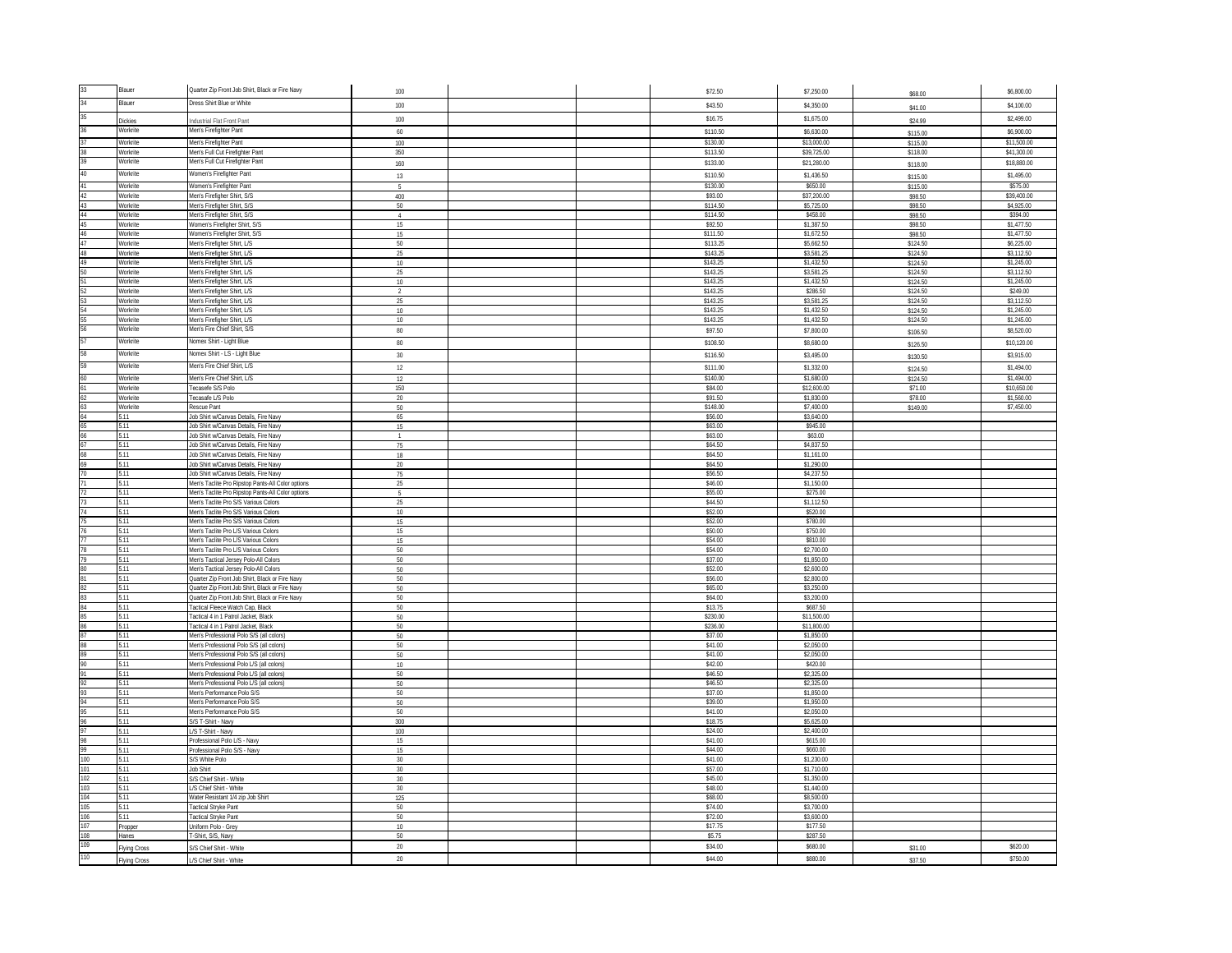| 111 | .ion                | S/S Chief Shirt - White                                  | 30        | \$57.60 | \$1,728.00 | \$50.00 | \$1,500.00   |         |              |
|-----|---------------------|----------------------------------------------------------|-----------|---------|------------|---------|--------------|---------|--------------|
| 112 | inn                 | JS Chief Shirt - White                                   | 30        | \$63.00 | \$1,890.00 | \$55.00 | \$1,650.00   |         |              |
| 113 | Port & Company      | Adult S/S Essential T-Shirt, 100% Soft Spun Cotton, Navy | 50        |         |            | \$11.50 | \$575.00     | \$6.85  | \$342.50     |
| 114 | Port & Company      | Adult S/S Essential T-Shirt, 100% Soft Spun Cotton, Navy | 50        |         |            | \$14.25 | \$712.50     | \$9.99  | \$499.50     |
| 115 | Port & Company      | Adult S/S Essential T-Shirt, 100% Soft Spun Cotton, Navy | 50        |         |            | \$14.75 | \$737.50     | \$10.50 | \$525.00     |
| 116 | Port & Company      | Adult S/S Essential T-Shirt. 100% Soft Spun Cotton. Navv | 50        |         |            | \$15.50 | \$775.00     | \$10.75 | \$537.50     |
| 117 | <b>lanes</b>        | Beefy T-Shirt, S/S. Any Color                            | 50        |         |            | \$11.95 | \$597.50     |         |              |
| 118 | lanes               | Adult S/S Beefy-T, 100% Ring Spun Cotton, Any Color      | 50        |         |            | \$11.50 | \$575.00     | \$6.15  | \$307.50     |
| 119 | Hanes               | Adult S/S Beefy-T, 100% Ring Spun Cotton, Any Color      | 50        |         |            | \$14.50 | \$725.00     | \$7.95  | \$397.50     |
| 120 | Hanes               | Adult S/S Beefy-T, 100% Ring Spun Cotton, Any Color      | 50        |         |            | \$14.50 | \$725.00     | \$8.95  | \$447.50     |
| 121 | Hanes               | Beefy T-Shirt, L/S, Any Color                            | 50        |         |            | \$10.50 | \$525.00     |         |              |
| 122 | <b>lanes</b>        | Adult L/S Beefy-T, 100% Ring Spun Cotton, Any Color      | 50        |         |            | \$10.50 | \$525.00     | \$9.30  | \$465.00     |
| 123 | <b>lanes</b>        | Adult L/S Beefy-T, 100% Ring Spun Cotton, Any Color      | 50        |         |            | \$11.00 | \$550.00     | \$10.95 | \$547.50     |
| 124 | lanes               | Adult L/S Beefy-T, 100% Ring Spun Cotton, Any Color      | 50        |         |            | \$12.00 | \$600.00     | \$11.95 | \$597.50     |
| 125 | lanes               | Beefy T-Shirt, L/S Tall, Any Color                       | 50        |         |            | \$0.00  | \$0.00       | \$0.00  | \$0.00       |
| 126 | <b>lanes</b>        | Beefy T-Shirt, S/S Pocketed, 100% Cotton, Any Color      | 50        |         |            | \$10.95 | \$547.50     | \$7.85  | \$392.50     |
|     | lanes               | Beefy T-Shirt. S/S Pocketed. 100% Cotton. Any Color      | 50        |         |            | \$13.50 | \$675.00     | \$9.85  | \$492.50     |
| 128 | <b>lanes</b>        | Beefy T-Shirt, S/S Pocketed, 100% Cotton, Any Color      | 50        |         |            | \$13.50 | \$675.00     | \$10.85 | \$542.50     |
| 129 | Gildan              | T-Shirt, S/S Pocketed, 100% Cotton, Any Color            | 50        |         |            | \$8.00  | \$400.00     | \$7.35  | \$367.50     |
| 130 | Gildan              | T-Shirt, S/S Pocketed, 100% Cotton, Any Color            | 50        |         |            | \$11.00 | \$550.00     | \$10.50 | \$525.00     |
| 131 | Gildan              | T-Shirt, S/S Pocketed, 100% Cotton, Any Color            | 50        |         |            | \$14.00 | \$700.00     | \$11.50 | \$575.00     |
| 132 | Gildan              | T-Shirt, S/S Pocketed, 100% Cotton, Any Color            | 50        |         |            | \$15.00 | \$750.00     | \$12.89 | \$644.50     |
| 133 | Hanes               | T-Shirt, L/S Pocketed Tagless Comfort Soft, Any Color    | 50        |         |            | \$10.75 | \$537.50     |         |              |
| 134 | Hanes               | T-Shirt, L/S Pocketed Tagless Comfort Soft, Any Color    | 50        |         |            | \$12.25 | \$612.50     |         |              |
| 135 | <b>lanes</b>        | T-Shirt, L/S Pocketed Tagless Comfort Soft, Any Color    | 50        |         |            | \$13.50 | \$675.00     |         |              |
| 136 | Gildan              | T-Shirt, L/S Pocketed, 100% Cotton, Any Color            | 50        |         |            | \$12.00 | \$600.00     | \$9.85  | \$492.50     |
|     | Gildan              | -Shirt, L/S Pocketed, 100% Cotton, Any Color             | 50        |         |            | \$15.00 | \$750.00     | \$11.50 | \$575.00     |
| 138 | ildan               | T-Shirt, L/S Pocketed, 100% Cotton, Any Color            | 50        |         |            | \$16.00 | \$800.00     | \$12.75 | \$637.50     |
| 139 | Gildan              | T-Shirt, L/S Pocketed, 100% Cotton, Any Color            | 50        |         |            | \$17.00 | \$850.00     | \$13.85 | \$692.50     |
| 140 | Gildan              | T-Shirt, L/S Pocketed, 100% Cotton, Any Color            | 50        |         |            | \$17.00 | \$850.00     | \$15.00 | \$750.00     |
| 141 | Hanes               | JItimate Cotton Crewneck Sweatshirt - Any Color          | 50        |         |            | \$19.00 | \$950.00     | \$14.65 | \$732.50     |
| 142 | <b>lanes</b>        | JItimate Cotton Crewneck Sweatshirt - Any Color          | 50        |         |            | \$26.50 | \$1,325.00   | \$19.85 | \$992.50     |
| 143 | lanes               | Jltimate Cotton Heavyweight Pullover Hoodie              | 125       |         |            | \$16.75 | \$2,093.75   |         |              |
| 144 | Outdoor Cap         | Wool Ball Cap - Any Color                                | 50        |         |            | \$12.00 | \$600.00     |         |              |
| 145 | Outdoor Cap         | Strechable Mesh Ball Cap - Any Color                     | 50        |         |            | \$24.50 | \$1,225.00   |         |              |
| 146 | <b>KC Caps</b>      | 96% Cotton, 4% Spandex Any color                         | 50        |         |            | \$5.50  | \$275.00     |         |              |
| 147 | <b>KC Caps</b>      | NuFit Logo flex sweatband any color                      | 50        |         |            | \$6.00  | \$300.00     |         |              |
| 148 | KC Caps             | ong Knit Beanie, Navy                                    | 50        |         |            | \$4.35  | \$217.50     |         |              |
| 149 | <b>KC Caps</b>      | Short Knit Beanie                                        | 50        |         |            | \$4.00  | \$200.00     |         |              |
| 150 | KC Caps             | Acrylic Beanie, 12" long - Any Color                     | 50        |         |            | \$15.00 | \$750.00     |         |              |
| 151 | <b>Blauer</b>       | Men's Short Side Pocket Poly/Cotton Blend                | 50        |         |            | \$55.50 | \$2,775.00   | \$58.50 | \$2,925.00   |
| 152 | <b>Blauer</b>       | Men's Short Side Pocket Poly/Cotton Blend                | 50        |         |            | \$58.50 | \$2,925.00   | \$76.05 | \$3,802.50   |
| 153 | <b>Blauer</b>       | Men's 4-Pocket Pant Poly/Cotton Blend                    | 50        |         |            | \$55.50 | \$2,775.00   | \$58.50 | \$2,925.00   |
| 154 | <b>Blauer</b>       | Nomen's Short Side Pocket Poly/Cotton Blend              | 50        |         |            | \$55.50 | \$2,775.00   | \$58.50 | \$2,925.00   |
| 155 | <b>Blauer</b>       | <b>TENX Tactical Pant</b>                                | 50        |         |            | \$54.00 | \$2,700.00   | \$44.99 | \$2,249.50   |
| 156 | Blauer              | <b>TENX Tactical Shorts</b>                              | 50        |         |            | \$47.00 | \$2,350.00   | \$44.99 | \$2,249.50   |
|     |                     |                                                          | Sub Total |         |            |         | \$366,344.50 |         | \$239,243.00 |
|     | <b>Winter Coats</b> |                                                          |           |         |            |         |              |         |              |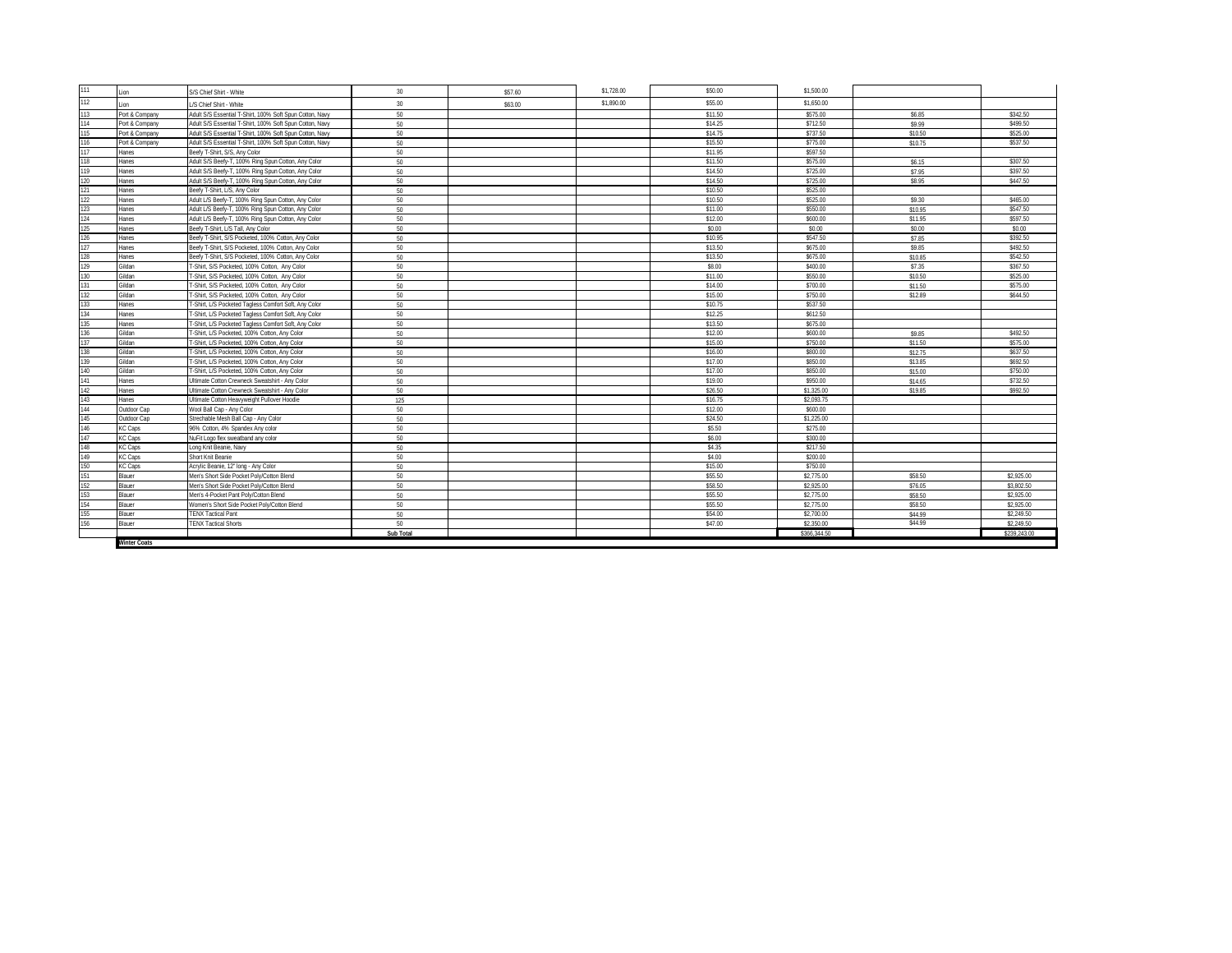| 157        | Blauer                       | Crosstech Response Jacket                                                                                                      | $\Delta \Omega$  |                    |                        | \$335.00             | \$13,400.00            | \$283.49            | \$11.339.60            |
|------------|------------------------------|--------------------------------------------------------------------------------------------------------------------------------|------------------|--------------------|------------------------|----------------------|------------------------|---------------------|------------------------|
| 158        | <b>Blauer</b>                | Crosstech 3 in 1 Response Jacket                                                                                               |                  |                    |                        | \$318.00             | \$318.00               | \$341.99            | \$341.99               |
| 159        | Blauer                       | Crosstech 3 in 1 Response Jacket                                                                                               | $\overline{5}$   |                    |                        | \$429.00             | \$2,145.00             | \$444.58            | \$2,222.90             |
| 160        | Blauer                       | Crosstech 3 in 1 Response Jacket                                                                                               | $\mathbf{1}$     |                    |                        | \$429.00             | \$429.00               | \$341.99            | \$341.99               |
| 161        | Blauer                       | Crosstech 3 in 1 Response Jacket                                                                                               | Q                |                    |                        | \$429.00             | \$3.861.00             | \$444.58            | \$4,001.22             |
| 162        | <b>Blauer</b>                | rosstech 3 in 1 Response Jacket - Hi Vis Yellow                                                                                | 10               |                    |                        | \$350.00             | \$3,500.00             | \$368.99            | \$3,689.90             |
| 163        | Blauer                       | Crosstech 3 in 1 Response Jacket - Hi Vis Yellow                                                                               |                  |                    |                        | \$455.00             | \$455.00               | \$479.69            | \$479.69               |
| 164        | Blauer                       | Crosstech 3 in 1 Response Jacket - Hi Vis Yellow                                                                               |                  |                    |                        | \$350.00             | \$1,750.00             | \$368.99            | \$1,844.95             |
| 165        | <b>Blauer</b>                | Crosstech 3 in 1 Response Jacket - Hi Vis Yellow                                                                               |                  |                    |                        | \$455.00             | \$455.00               | \$479.69            | \$479.69               |
| 166        | Blauer                       | Hi-Vis Supershell Jacket with Gore-tex                                                                                         | $\overline{2}$   |                    |                        | \$325.00             | \$650.00               | \$328.49            | \$656.98               |
| 167        | <b>Blauer</b>                | Hi-Vis Supershell Jacket with Gore-tex                                                                                         |                  |                    |                        | \$415.00             | \$415.00               | \$427.03            | \$427.03               |
| 168        | <b>Blauer</b>                | li-Vis Supershell Jacket with Gore-tex                                                                                         | $\mathbf{F}_k$   |                    |                        | \$325.00             | \$1,625.00             | \$328.49            | \$1,642.45             |
| 169        | Blauer                       | li-Vis Supershell Jacket with Gore-tex                                                                                         |                  |                    |                        | \$450.00             | \$450.00               | \$427.03            | \$427.03               |
| 170        | Blauer                       | Tac Shell Jacket                                                                                                               | 52               |                    |                        | \$214.00             | \$11.128.00            | \$215.99            | \$11,231.48            |
| 171        | Blauer                       | <b>Tac Shell Jacket</b>                                                                                                        | $\mathbf{1}$     |                    |                        | \$254.00             | \$254.00               | \$215.99            | \$215.99               |
| 172        | Blauer                       | leece Jacket                                                                                                                   | $\mathbf{R}$     |                    |                        | \$65.00              | \$325.00               | \$58.49             | \$292.45               |
| 173<br>174 | Blauer<br>Blauer             | Fleece Jacket<br>Soft Shell Fleece Jacket                                                                                      | $\overline{1}$   |                    |                        | \$73.00              | \$73.00<br>\$6.084.00  | \$76.00<br>\$107.99 | \$76.00<br>\$5,615.48  |
| 175        | <b>Blauer</b>                | Soft Shell Fleece Jacket                                                                                                       | 52               |                    |                        | \$117.00<br>\$127.00 | \$127.00               | \$140.39            | \$140.39               |
|            |                              | Colorblock Soft Shell Fleece Jacket                                                                                            | -5               |                    |                        |                      | \$635.00               | \$121.49            | \$607.45               |
| 176<br>177 | Blauer<br><b>Blauer</b>      | Colorblock Soft Shell Fleece Jacket                                                                                            |                  |                    |                        | \$127.00<br>\$142.00 | \$142.00               | \$157.95            | \$157.95               |
| 178        | Blauer                       | ightweight B-dry Jacket - Navy Blue                                                                                            |                  |                    |                        | \$136.00             | \$272.00               | \$134.99            | \$269.98               |
| 179        | Blauer                       | Lightweight B-dry Jacket - Navy Blue                                                                                           |                  |                    |                        | \$182.00             | \$182.00               | \$175.48            | \$175.48               |
| 180        | Blauer                       | Lightweight B-dry Jacket - Navy Blue                                                                                           | $\overline{1}$   |                    |                        | \$145.00             | \$145.00               | \$134.99            | \$134.99               |
| 181        | Blauer                       | ightweight B-dry Jacket - Navy Blue                                                                                            |                  |                    |                        | \$182.00             | \$182.00               | \$175.48            | \$175.48               |
| 182        | Blauer                       | Superlight Hi-Vis Shell Jacket                                                                                                 | Б.               |                    |                        | \$205.00             | \$1,025.00             | \$193.49            | \$967.45               |
| 183        | <b>Blauer</b>                | Superlight Hi-Vis Shell Jacket                                                                                                 | $\mathbf{F}_k$   |                    |                        | \$220.00             | \$1,100.00             | \$193.49            | \$967.45               |
| 184        | Blauer                       | Superlight Hi-Vis Shell Jacket                                                                                                 |                  |                    |                        | \$235.00             | \$1,175.00             | \$193.49            | \$967.45               |
| 185        | Blauer                       | Softshell Fleece Pullover                                                                                                      | $\mathbb{R}$     |                    |                        | \$65.00              | \$325.00               | \$58.49             | \$292.45               |
| 186        | Blauer                       | Softshell Fleece Pullover                                                                                                      | -5               |                    |                        | \$70.00              | \$350.00               | \$76.03             | \$380.15               |
| 187        | <b>Blauer</b>                | Softshell Fleece Pullover                                                                                                      | $\mathbf{r}_i$   |                    |                        | \$79.00              | \$395.00               | \$76.03             | \$380.15               |
| 188        | Dickies                      | <b>Diamond Quilted Jacket</b>                                                                                                  |                  |                    |                        | \$40.00              | \$200.00               | \$39.99             | \$199.95               |
|            |                              |                                                                                                                                | Sub Total        |                    |                        |                      | \$53,572.00            |                     | \$51,143.59            |
|            | Dress Uniforms               |                                                                                                                                |                  |                    |                        |                      |                        |                     |                        |
| 189        | Blauer                       | Dress Shirt - L/S Cotton Blend                                                                                                 | 110              |                    |                        | \$43.00              | \$4,730.00             | \$40.49             | \$4,453.90             |
| 190        | Blauer                       | Dress Shirt - L/S Cotton Blend                                                                                                 | 10 <sup>10</sup> |                    |                        | \$53.00              | \$530.00               | \$52.65             | \$526.50               |
| 191        | <b>Blauer</b>                | Nomen's Dress Shirt - L/S Cotton Blend                                                                                         | -5               |                    |                        | \$43.00              | \$215.00               | \$40.49             | \$202.45               |
| 192        | Blauer                       | Vomen's Dress Shirt - L/S Cotton Blend                                                                                         |                  |                    |                        | \$43.00              | \$43.00                | \$52.65             | \$52.65                |
| 193        | Blauer                       | Dress Shirt - S/S Cotton Blend                                                                                                 | 90               |                    |                        | \$36.00              | \$3.240.00             | \$35.99             | \$3.239.10             |
| 194        | Blauer                       | Dress Shirt - S/S Cotton Blend                                                                                                 | 10               |                    |                        | \$46.00              | \$460.00               | \$46.79             | \$467.90               |
| 195        | Blauer                       | Dress Shirt - S/S Cotton Blend                                                                                                 | 10               |                    |                        | \$41.00              | \$410.00               | \$35.99             | \$359.90               |
| 196        | Blauer                       | Dress Shirt - S/S Cotton Blend                                                                                                 | $\mathbf{1}$     |                    |                        | \$66.00              | \$66.00                | \$46.79             | \$46.79                |
| 197        | Blauer                       | Nomen's Dress Shirt - S/S Cotton Blend                                                                                         |                  |                    |                        | \$36.00              | \$36.00                | \$35.99             | \$35.99                |
| 198        |                              |                                                                                                                                |                  |                    |                        |                      |                        |                     |                        |
|            | <b>Blauer</b>                |                                                                                                                                |                  |                    |                        |                      |                        |                     |                        |
|            |                              | Vomen's Dress Shirt - S/S Cotton Blend<br>Dress Shirt, White, LS                                                               |                  |                    |                        | \$41.00<br>\$36.50   | \$41.00                | \$46.79             | \$46.79                |
| 199<br>200 | Elbeco<br>Flebco             | Womens White Dress Shirt                                                                                                       | $\overline{30}$  | \$46.13<br>\$44.64 | \$276.78<br>\$1.339.20 | \$46.00              | \$219.00<br>\$1,380.00 | \$36.95             | \$221.70<br>\$1,108.50 |
| 201        | Horace Smal                  | Men's L/S New Dimension Shirt, 65 Poly/35 Cotton, Light Blue                                                                   | $\overline{4}$   |                    |                        | \$38.00              | \$152.00               | \$36.95<br>\$38.95  | \$155.80               |
|            |                              |                                                                                                                                | $\overline{2}$   |                    |                        |                      |                        |                     |                        |
| 202<br>203 | Horace Small<br>Horace Small | Men's L/S New Dimension Shirt, 65 Poly/35 Cotton, Light Blue<br>Women's L/S New Dimension Shirt, 65 Poly/35 Cotton, Light Blue | $\overline{1}$   |                    |                        | \$49.00<br>\$38.00   | \$98.00<br>\$38.00     | \$38.95<br>\$38.95  | \$77.90<br>\$38.95     |
| 204        | Horace Small                 | Men's S/S New Dimension Shirt, 65 Poly/35 Cotton, Light Blue                                                                   |                  |                    |                        | \$33.00              | \$33.00                | \$35.50             | \$35.50                |
|            | Horace Smal                  |                                                                                                                                |                  |                    |                        |                      |                        |                     |                        |
| 205<br>206 | Horace Small                 | Men's S/S New Dimension Shirt, 65 Poly/35 Cotton, Light Blue<br>Women's S/S New Dimension Shirt, 65 Polv/35 Cotton, Light Blue | 40               |                    |                        | \$35.00<br>\$33.00   | \$35.00<br>\$1,320.00  | \$35.50<br>\$35.50  | \$35.50<br>\$1,420.00  |
| 207        | <b>Blauer</b>                | Men's ClassAct Pant, 75 Poly/25 Wool                                                                                           |                  |                    |                        | \$72.00              | \$72.00                | \$76.50             | \$76.50                |
| 208        | Blauer                       | Men's ClassAct Pant, 75 Poly/25 Wool                                                                                           |                  |                    |                        | \$78.00              | \$78.00                | \$99.45             | \$99.45                |
| 209        | Blauer                       | Women's ClassAct Pant, 75 Poly/25 Wool                                                                                         | -5               |                    |                        | \$72.00              | \$360.00               | \$76.50             | \$382.50               |
| 210        | Elbeco                       | Men's 4-Pocket Pant, Black                                                                                                     | 25               | \$51.66            | \$1,291.50             | \$44.00              | \$1,100.00             | \$42.00             | \$1,050.00             |
| 211        | Fechheime                    | Men's Legend 55 Poly/45 Wool Pant, Navy                                                                                        | $\overline{4}$   |                    |                        | \$78.00              | \$312.00               | \$37.00             | \$148.00               |
| 212        | Fechheime                    | Men's Legend 55 Poly/45 Wool Pant, Navy                                                                                        |                  |                    |                        | \$78.00              | \$156.00               | \$41.00             | \$82.00                |
| 213        | Fechheimer                   | Men's Legend 55 Poly/45 Wool Pant, Navy                                                                                        | 25               |                    |                        | \$78.00              | \$1,950.00             | \$46.00             | \$1,150.00             |
| 214        | Fechheimer                   | Men's Legend 55 Poly/45 Wool Pant, Navy                                                                                        |                  |                    |                        | \$78.00              | \$78.00                | \$51.00             | \$51.00                |
| 215        | Fechheimer                   | Men's Legend 55 Poly/45 Wool Pant, Navy                                                                                        | $10\,$           |                    |                        | \$78.00              | \$780.00               | \$54.00             | \$540.00               |
| 216        | Fechheimer                   | Women's Legend 55 Poly/45 Wool Pant, Navy                                                                                      | $\overline{4}$   |                    |                        | \$78.00              | \$312.00               | \$37.00             | \$148.00               |
| 217        | echheimer                    | Vomen's Legend 55 Poly/45 Wool Pant, Navy                                                                                      | $50\,$           |                    |                        | \$78.00              | \$3,900.00             | \$41.00             | \$2,050.00             |
| 218        | Fechheimer                   | Women's Legend 55 Poly/45 Wool Pant, Navy                                                                                      | 50               |                    |                        | \$78.00              | \$3,900.00             | \$46.00             | \$2,300.00             |
| 219        | Fechheimer                   | Men's Single Breasted Dress Coat, 55 Poly/45 Wool, Navy                                                                        | 50               |                    |                        | \$289.00             | \$14,450.00            | \$275.00            | \$13,750.00            |
| 220        | Fechheimer                   | Men's Single Breasted Dress Coat, 55 Poly/45 Wool, Navy                                                                        | 50               |                    |                        | \$319.00             | \$15,950.00            | \$299.00            | \$14,950.00            |
| 221        | Fechheimer                   | Men's Single Breasted Dress Coat, 55 Poly/45 Wool, Navy                                                                        | 50               |                    |                        | \$349.00             | \$17,450.00            | \$345.00            | \$17,250.00            |
| 222        | Fechheimer                   | Men's Single Breasted Dress Coat, 55 Poly/45 Wool, Navy                                                                        | 50               |                    |                        | \$289.00             | \$14,450.00            | \$385.00            | \$19,250.00            |
| 223        | echheimer                    | Sweater - Jersey Knit, Any color                                                                                               | 50               |                    |                        | \$63.00              | \$3,150.00             | \$57.95             | \$2,897.50             |
| 224        | echheimer                    | Sweater - Jersey Knit, Any color                                                                                               | $50\,$           |                    |                        | \$63.00              | \$3,150.00             | \$63.65             | \$3,182.50             |
| 225        | Fechheimer                   | Sweater - Quarter Zin                                                                                                          | 50               |                    |                        | \$95.00              | \$4,750,00             | \$90.50             | \$4,525,00             |
| 226        | Fechheime                    | Sweater - Quarter Zip                                                                                                          | 50               |                    |                        | \$95.00              | \$4,750.00             | \$96.50             | \$4,825.00             |
| 227        | Midway                       | Cap Dress 5-Star Navy, Silver Band, Silver FD Buttons                                                                          | $50\,$           |                    |                        | \$74.00              | \$3,700.00             |                     |                        |
| 228        | Keystone                     | Cap Dress Navy w/Silver Snake Band & Silver Buttons                                                                            | 50               |                    |                        | \$79.00              | \$3,950.00             | \$60.00             | \$3,000.00             |
| 229        |                              | Cap Dress 5-Star White Leatherette, Mesh Frame, Gold Band,                                                                     |                  |                    |                        |                      | \$3,700.00             |                     |                        |
|            | Midway                       | hln2                                                                                                                           | $50\,$           |                    |                        | \$74.00              |                        |                     |                        |
| 230        | Ceystone                     | Cap Dress White, Mesh Frame w/Gold Snake Band & Gold                                                                           | 50               |                    |                        | \$79.00              | \$3,950.00             |                     | \$3,250.00             |
| 231        |                              | <b>Suttons</b>                                                                                                                 |                  |                    |                        |                      |                        | \$65.00             |                        |
|            | Midway                       | Cap Dress 5-Star White Cloth, GB-19 Army Gold Bullion Visor,                                                                   | 50               |                    |                        | \$74.00              | \$3,700.00             |                     |                        |
| 232        | Keystone                     | Cap Dress White Cloth, Army Gold Bullion Visor w/Gold Snake<br>and &                                                           | 50               |                    |                        | \$79.00              | \$3,950.00             | \$130.00            | \$6,500.00             |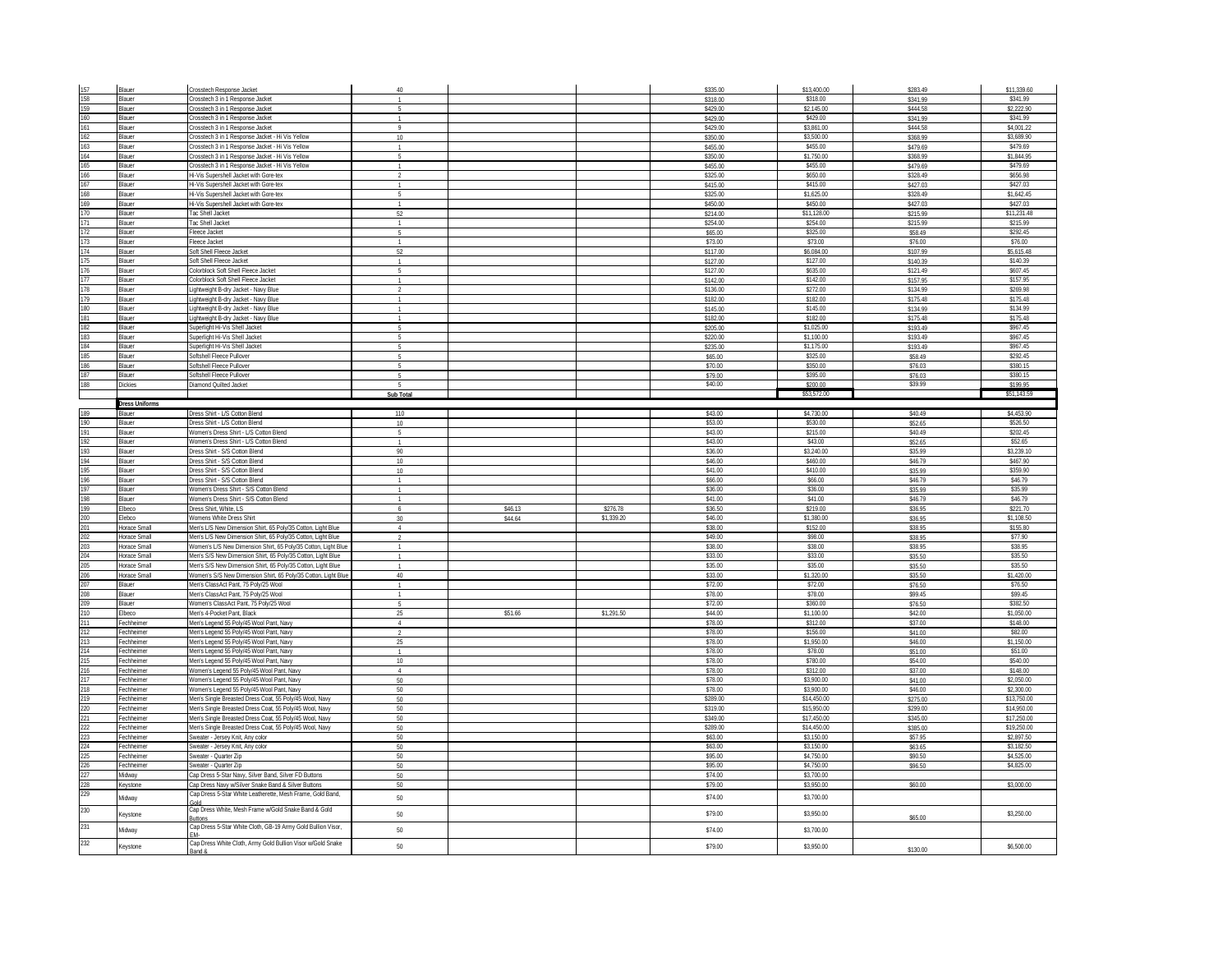| 233 | Keystone              | Sentry Snap Adjustable Sweat Band (each size covers 3<br>Ikhiemur | 50        |  | \$79.00  | \$3,950.00   | \$12.00 | \$600.00     |
|-----|-----------------------|-------------------------------------------------------------------|-----------|--|----------|--------------|---------|--------------|
| 234 | Eiseman-Ludmar        | Gold Expansion Band                                               | 50        |  | \$7.25   | \$362.50     |         |              |
| 235 | Eiseman-Ludmar        | Silver Expansion Band                                             | 50        |  | \$8.25   | \$412.50     |         |              |
| 236 | <b>Bidding Entity</b> | Gold FD Button, Prong, each                                       | 50        |  | \$1.60   | \$80.00      | \$2.00  | \$100.00     |
| 237 | <b>Bidding Entity</b> | Silver FD Buton, Prong, each                                      | 50        |  | \$1.60   | \$80.00      | \$2.00  | \$100.00     |
| 238 | Lighthouse            | Men's Trousers, Class A, Poly Wool, Black                         | 50        |  | \$100.00 | \$5,000.00   |         |              |
| 239 | Lighthouse            | Men's Trousers, Class A, Poly Wool, Black                         | 50        |  | \$109.00 | \$5,450.00   |         |              |
| 240 | Lighthouse            | Men's Trousers, Class A, Poly Wool, Black                         | 50        |  | \$119.00 | \$5,950.00   |         |              |
|     | Lighthouse            | Men's Trousers, Class A, Poly Wool, Black                         | 50        |  | \$129.00 | \$6,450.00   |         |              |
| 242 | Lighthouse            | Men's Dress Coat, Class A, 6 Button, Black                        | 50        |  | \$315.00 | \$15,750.00  |         |              |
| 243 | Lighthouse            | Men's Dress Coat, Class A, 6 Button, Black                        | 50        |  | \$346.50 | \$17,325.00  |         |              |
| 244 | Lighthouse            | Men's Dress Coat, Class A, 6 Button, Black                        | 50        |  | \$378.00 | \$18,900.00  |         |              |
| 245 | Lighthouse            | Men's Dress Coat, Class A, 6 Button, Black                        | 50        |  | \$409.50 | \$20.475.00  |         |              |
| 246 | Lighthouse            | Bell Style Hat, Black                                             | 50        |  | \$72.00  | \$3,600.00   |         |              |
| 247 | Lighthouse            | Class A Dress Uniform package-includes shoes                      | 50        |  | \$695.00 | \$34,750.00  |         |              |
| 248 | Wolfmark              | Tie-Black, Clip on and Self Tie                                   | 50        |  | \$6.00   | \$300.00     |         |              |
| 249 | Wolfmark              | Clip-On Tie, Black                                                | 50        |  | \$6.00   | \$300.00     |         |              |
| 250 | Wolfmark              | Clip-On Tie, Black                                                | 50        |  | \$6.00   | \$300.00     |         |              |
| 251 | Wolfmark              | Mens Breakaway Tie - Black                                        |           |  | \$5.50   | \$27.50      |         |              |
| 252 | Wolfmark              | Womens Crossover Tie - Black                                      |           |  | \$5.50   | \$27.50      |         |              |
| 253 | Samuel Broome         | Tie 4-In-Hand Custom (Fech material 36 pc min)                    | 50        |  | \$15.00  | \$750.00     |         |              |
| 254 | Samuel Broome         | Tie 4-In-Hand Custom (Fech material 36 pc min)                    | 50        |  | \$15.00  | \$750.00     |         |              |
|     |                       |                                                                   | Sub Total |  |          | \$268,084.00 |         | \$114,783.27 |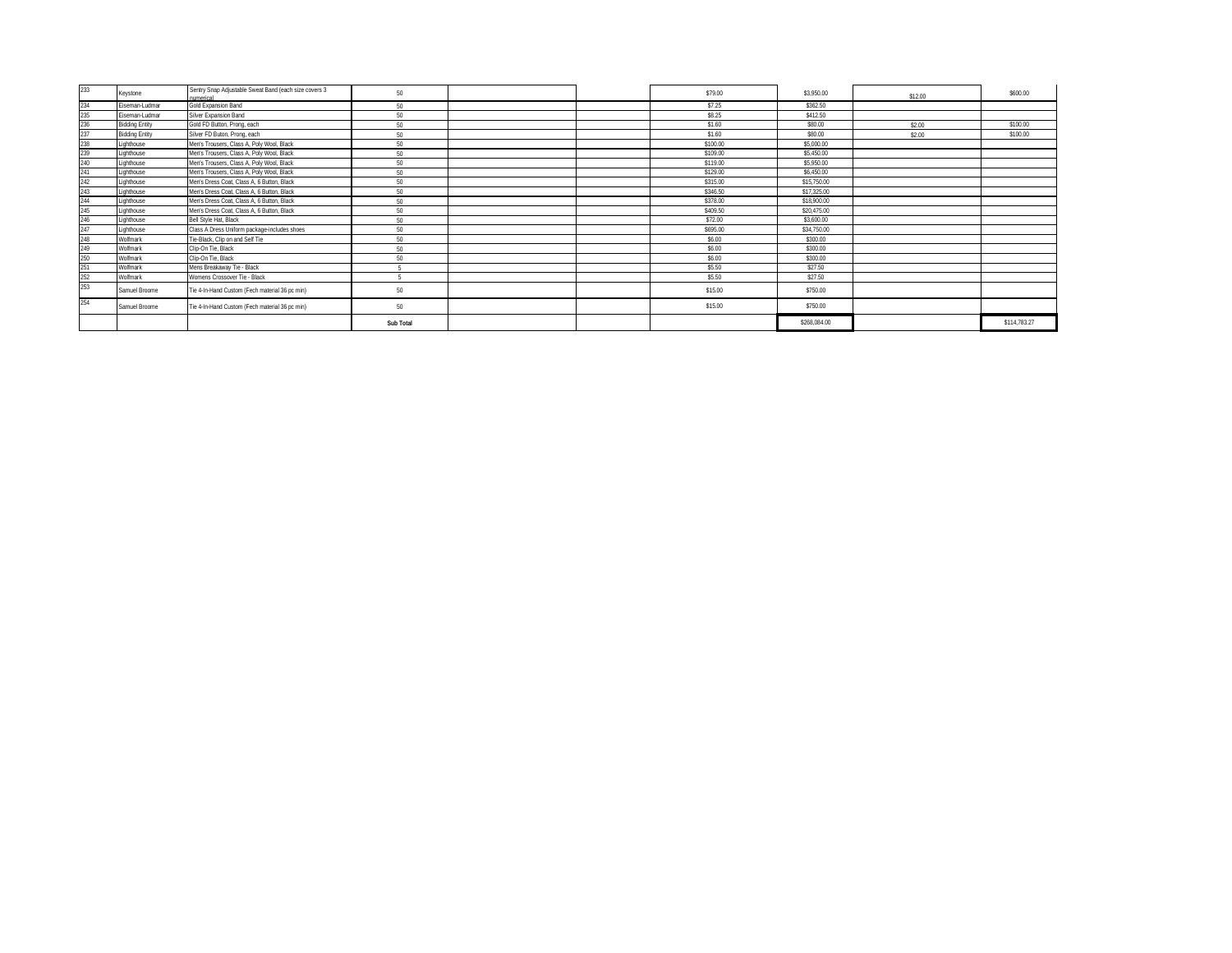|                                               | <b>Dress Shoes</b>               |                                                     |                          |                      |             |          |              |                      |             |                     |
|-----------------------------------------------|----------------------------------|-----------------------------------------------------|--------------------------|----------------------|-------------|----------|--------------|----------------------|-------------|---------------------|
|                                               | Bates                            | Men's Dress Shoe - Lites Black Hi-Gloss Oxford      | 50                       |                      |             | \$107.00 | \$5,350.00   | \$89.77              | \$4,488.50  |                     |
|                                               | <b>Bates</b>                     | Men's Leather Uniform Oxford Dress Shoe - Low shine | 50                       |                      |             | \$110.00 | \$5,500.00   | 89.77                | \$4,488.50  |                     |
| 255<br>256<br>257                             | Bates                            | Vomen's Dress Shoe - Hi Gloss Durashocks Oxford     | 50                       |                      |             | \$110.00 | \$5,500.00   |                      |             |                     |
| 258                                           | Rocky                            | Unisex Dress Shoe - Black Hi-Gloss Oxford           | 50                       |                      |             | \$83.00  | \$4,150.00   |                      |             |                     |
|                                               |                                  |                                                     | Sub Total                |                      |             |          | \$20,500.00  |                      | \$8,977.00  |                     |
|                                               | Duty Shoes / Boots               |                                                     |                          |                      |             |          |              |                      |             |                     |
|                                               |                                  |                                                     |                          |                      |             |          |              |                      |             |                     |
| 259                                           | <b>Bates</b>                     | Men's GX-8 Gore-Tex Side Zip Boot                   | 50                       | \$108.00             | \$5,400.00  | \$130.00 | \$6,500.00   | \$98.30              | \$4,915.00  |                     |
| 260                                           | Bates                            | Women's GX-8 Gore-Tex Side Zip Boot                 | 50                       | \$108.00             | \$5,400.00  | \$130.00 | \$6,500.00   | \$98.30              | \$4,915.00  |                     |
| 261                                           | Bates                            | Men's Delta Sport Shoe                              | 50                       |                      |             |          | \$0.00       |                      | \$0.00      | <b>DISCONTINUED</b> |
| 262                                           | Bates                            | Durashocks Side Zip boot                            | 5                        | \$88.50              | \$442.50    | \$119.00 | \$595.00     | \$82.96              | \$414.80    |                     |
| 263                                           | Bates                            | Delta - 8 Side Zip Boot                             | 5                        | \$90.00              | \$450.00    | \$115.00 | \$575.00     | \$78.41              | \$392.05    |                     |
|                                               | Blauer                           | Boot - Blitz 8" Waterproof                          | $50^{-}$                 |                      |             | \$155.00 | \$7,750.00   | \$175.49             | \$8,774.50  |                     |
|                                               | Blauer                           | Boot - Clash 6*                                     | 50                       |                      |             | \$0.00   | \$0.00       | \$0.00               | \$0.00      |                     |
| 264<br>265<br>266<br>267<br>268<br>269<br>270 | Blauer                           | Men's Clash LT 6" Boot                              | 50                       |                      |             | \$110.00 | \$5,500.00   | \$133.19             | \$6,659.50  |                     |
|                                               | Blauer                           | Boot - Clash 6" Waterproof                          | 50                       |                      |             | \$114.00 | \$5,700.00   | \$139.49             | \$6,974.50  |                     |
|                                               | Blauer                           | Women's Boot - Clash 6"                             | 50                       |                      |             | \$0.00   | \$0.00       | \$0.00               | \$0.00      |                     |
|                                               | Blauer                           | Vomen's Clash LT 6" Boot                            | 50                       |                      |             | \$112.00 | \$5,600.00   | \$133.19             | \$6,659.50  |                     |
|                                               | <b>Blauer</b>                    | /omen's Boot - Clash 6" Waterproof                  | 50                       |                      |             | \$116.00 | \$5,800.00   | \$139.49             | \$6,974.50  |                     |
|                                               | <b>Blauer</b>                    | Boot - Clash 8*                                     | 50                       |                      |             | \$128.00 | \$6,400.00   |                      |             |                     |
|                                               | Blauer                           | Men's Clash LT 8" Boot                              | 50                       |                      |             | \$128.00 | \$6,400.00   | \$134.99             | \$6,749.50  |                     |
|                                               | Haix                             | <b>Boot - Airpower XR1</b>                          | 50                       |                      |             | \$310.00 | \$15,500.00  |                      |             |                     |
|                                               | Haix                             | Vomen's Boot - Airpower XR1 Ladies                  | 50                       |                      |             | \$310.00 | \$15,500.00  |                      |             |                     |
|                                               | Haix                             | Airpower XR2 Station boot                           | -5                       |                      |             | \$320.00 | \$1,600.00   |                      |             |                     |
|                                               | Haix                             | Airpower XR2 Station boot - Womens                  | -5                       |                      |             | \$320.00 | \$1,600.00   |                      |             |                     |
|                                               | Haix                             | Shoe - Black Eagle Tactical 20 Low                  | 50                       |                      |             | \$162.00 | \$8,100.00   |                      |             |                     |
|                                               | Rocky                            | Boot - Paraboot 10*                                 | 50                       | \$92.40              | \$4,620.00  | \$130.00 | \$6,500.00   |                      |             |                     |
|                                               | Rocky                            | Boot - Paraboot 10* Waterproof                      | 50                       | \$106.80             | \$5,340.00  | \$148.00 | \$7,400.00   |                      |             |                     |
|                                               | Rocky                            | Vomen's Boot - Paraboot 10"                         | 50                       | \$92.40              | \$4,620.00  | \$130.00 | \$6,500.00   |                      |             |                     |
|                                               | Rocky                            | Shoe - 911 Athletic Oxford Duty                     | 50                       | \$100.80             | \$5,040.00  | \$121.00 | \$6,050.00   |                      |             |                     |
|                                               | Rocky                            | Vomen's Shoe - 911 Athletic Oxford Duty             | 50                       |                      |             | \$121.00 | \$6,050.00   |                      |             |                     |
|                                               | Rocky                            | Vomen's Postal TMC Shoe                             | 50                       | \$93.60              | \$4,680.00  | \$123.00 | \$6,150.00   |                      |             |                     |
|                                               | Rocky                            | 0" Pullon                                           | 50                       | \$79.20              | \$3,960.00  | \$105.00 | \$5,250.00   |                      |             |                     |
|                                               | Rocky                            | " Jump Boot Side Zip                                | 50                       |                      |             | \$100.00 | \$5,000.00   |                      |             |                     |
|                                               | <b>Under Armour</b>              | <b>Boot - UA Tactical Zip Boot</b>                  | 50                       |                      |             | \$100.00 | \$5,000.00   |                      |             |                     |
|                                               | <b>Under Armour</b>              | Men's UA TAC Zip 2.0                                | 50                       |                      |             | \$77.00  | \$3,850.00   |                      |             |                     |
|                                               | 5.11                             | fen's Company Boot CST 2.0                          | 50                       |                      |             | \$106.00 | \$5,300.00   |                      |             |                     |
|                                               | 5.11                             | 3oot - Taclite 6* Side Zip                          | 50                       |                      |             | \$77.00  | \$3,850.00   |                      |             |                     |
|                                               | 5.11                             | Boot - Taclite 8" Side Zip                          | 50                       |                      |             | \$81.00  | \$4,050.00   |                      |             |                     |
|                                               | 5.11                             | Vomen's ATAC 6" Side Zip Boot                       | 50                       |                      |             | \$84.00  | \$4,200.00   |                      |             |                     |
|                                               | 5.11                             | lip on Station boot                                 | -5                       |                      |             | \$94.00  | \$470.00     |                      |             |                     |
|                                               | 5.11                             | 5.11 Tactical ATAC womens 8"                        | 5                        |                      |             | \$123.00 | \$615.00     |                      |             |                     |
|                                               | 5.11                             | 5.11 Tactical ATAC Storm 8" Side-Zip Boots          | $5^{\circ}$              |                      |             | \$112.00 | \$560.00     |                      |             |                     |
|                                               | Pro Warrington                   | 3003, 8" Station Boot                               | 50                       |                      |             | \$312.00 | \$15,600.00  |                      |             |                     |
|                                               | Pro Warrington                   | 8003, 8" Station Boot                               | 50                       |                      |             | \$312.00 | \$15,600.00  |                      |             |                     |
|                                               |                                  | 3003, 8" Station Boot                               | 50                       |                      |             | \$312.00 | \$15,600.00  |                      |             |                     |
|                                               | Pro Warrington<br>Pro Warrington | 003, 8" Station Boot                                | 50                       |                      |             | \$312.00 | \$15,600.00  |                      |             |                     |
| 298<br>299                                    | Danner                           | Aen's Acadia 8" Black Non-insulated                 | 50                       |                      | \$12,480.00 | \$287.00 | \$14,350.00  |                      | \$12,235.50 |                     |
| 300                                           | Danner                           | Vomen's Acadia 8" Black Non-insulated               | 50                       | \$249.60<br>\$249.60 | \$12,480.00 | \$287.00 | \$14,350.00  | \$244.71<br>\$244.71 | \$12,235.50 |                     |
| 301                                           | Danner                           | Station/Office Boot 6" Black                        | 50                       |                      |             | \$0.00   | \$0.00       | \$0.00               | \$0.00      | DISCONTINUED        |
|                                               | <b>Janner</b>                    | triker Torrent 6"                                   |                          | \$148.75             | \$743.75    | \$172.00 | \$860.00     | \$140.00             | \$700.00    |                     |
| 302<br>303<br>304<br>305<br>306               | Thorogood                        | 0" Wildland Fire Boot with removable zipper         | 20                       |                      |             | \$0.00   | \$0.00       | \$0.00               | \$0.00      | DISCONTINUED        |
|                                               | Thorogood                        | "Deuce Side Zip                                     | -5                       |                      |             | \$93.00  | \$465.00     | \$76.47              | \$382.35    |                     |
|                                               | Thorogood                        | Gen-flex2 8" Side Zip (Glossy Toe)                  | $\mathcal{R}_\mathrm{c}$ |                      |             | \$111.00 | \$555.00     | \$95.29              | \$476.45    |                     |
|                                               | Thorogood                        | " Side Zip                                          |                          |                      |             | \$38.00  | \$190.00     | \$80.00              | \$400.00    |                     |
| 307                                           | Thorogood                        | tation/EMS/Wildland Boot                            | -5                       |                      |             | \$292.00 | \$1,460.00   | \$0.00               | \$0.00      | DISCONTINUED        |
| 308                                           | Thorogood                        | ligh gloss dress shoes                              |                          |                      |             | \$63.00  | \$315.00     | \$51.22              | \$256.10    |                     |
|                                               |                                  |                                                     | Sub Total                |                      |             |          | \$271.360.00 |                      | \$80.114.75 |                     |
|                                               | <b>Badges / Collar Devices</b>   |                                                     |                          |                      |             |          |              |                      |             |                     |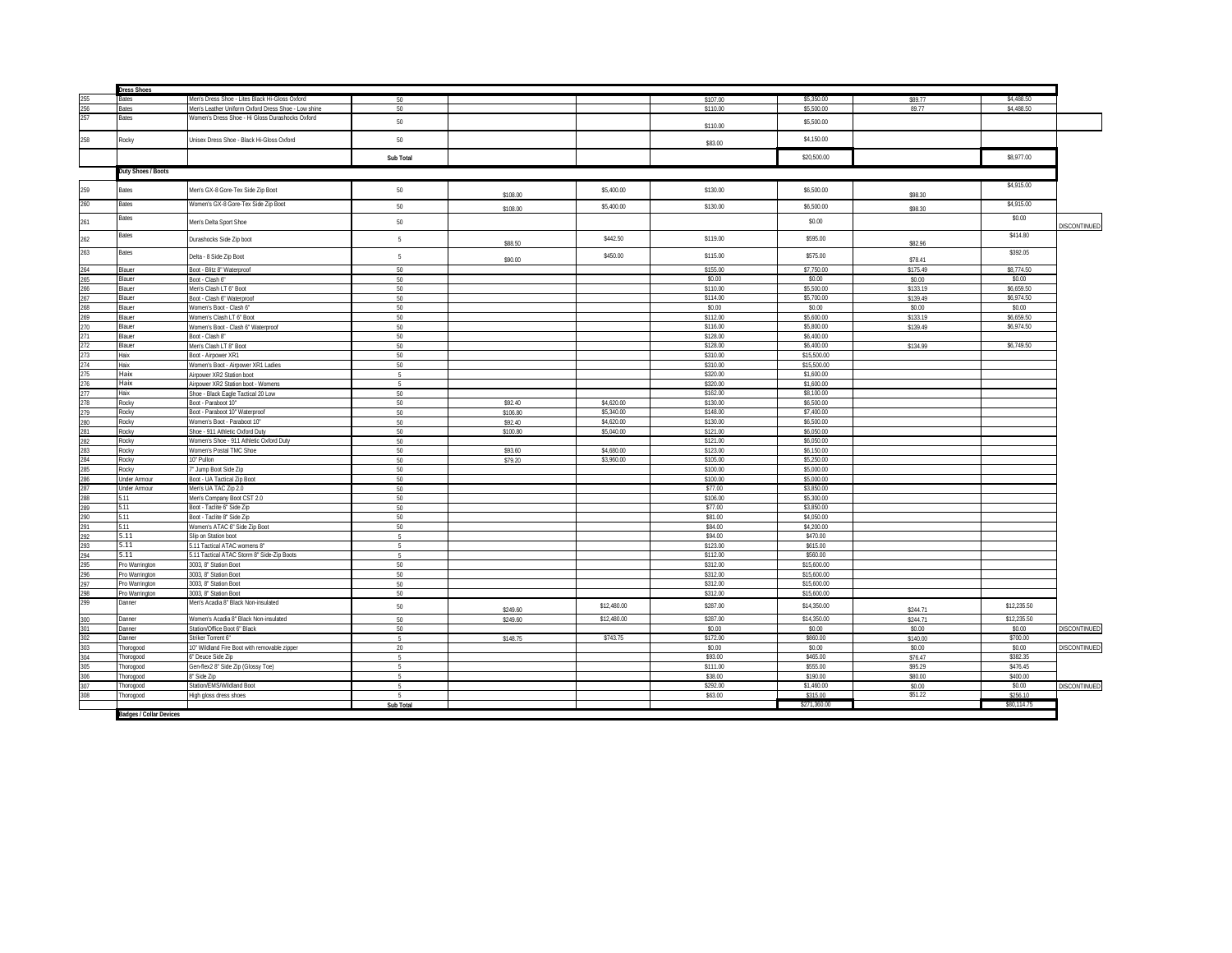| 309        | V.H. Blackinton       | Name Tag Clutch Back 2.25" x 0.5"                                            | 50              |  | \$9.50              | \$475.00                 |                     |                          |
|------------|-----------------------|------------------------------------------------------------------------------|-----------------|--|---------------------|--------------------------|---------------------|--------------------------|
| 310        | V.H. Blackinton       | Vame Tag Clutch Back 2.25" x 0.5"                                            | 50              |  | \$9.50              | \$475.00                 | \$9.33              | \$466.50                 |
| 311        | V.H. Blackinton       | Vame Tag Clutch Back 2.25" x 0.5"                                            | 50              |  | \$9.50              | \$475.00                 |                     |                          |
| 312        | V.H. Blackinton       | Vame Tag Clutch Back 2.25" x 0.5"                                            | 50              |  | \$9.50              | \$475.00                 | \$9.33              | \$466.50                 |
| 313        | V.H. Blackinton       | Badge 5/16" center seal                                                      |                 |  |                     |                          |                     |                          |
|            |                       |                                                                              | 50              |  | \$82.00             | \$4,100.00               | \$72.67             | \$3,633.50               |
| 314        | V.H. Blackinton       | Badge 5/16" center seal                                                      | 50              |  | \$82.00             | \$4,100.00               | \$72.67             | \$3,633.50               |
| 315        | V.H. Blackinton       | Badge 5/16" center seal                                                      | 50              |  | \$79.00             | \$3,950.00               | \$69.66             | \$3,483.00               |
| 316        | V.H. Blackinton       | Badge 5/16" center seal                                                      | 50              |  | \$79.00             | \$3,950.00               | \$69.66             | \$3,483.00               |
| 317        | MTM Recognition       | FFD Collar Insignia 3/8" T x 7/8" W "FFD"                                    | 50              |  | \$18.00             | \$900.00                 |                     |                          |
| 318        | <b>Blackinton</b>     | Jouble Bugle Pin                                                             | 5               |  | \$18.00             | \$90.00                  | \$19.33             | \$96.65                  |
| 319        | <b>Blackinton</b>     | <b>Crossed Bugles Pin</b>                                                    | 5               |  | \$19.00             | \$95.00                  | \$16.47             | \$82.35                  |
| 320        | <b>Blackinton</b>     | Two Horn Insignia                                                            | 5               |  | \$14.00             | \$70.00                  | \$14.33             | \$71.65                  |
| 321        | <b>Blackinton</b>     | Crossed Bugle Insignia                                                       | 5               |  | \$14.00             | \$70.00                  | \$14.33             | \$71.65                  |
| 322        | <b>Blackinton</b>     | crossed Bugle Inisgnia                                                       | 5               |  | \$35.00             | \$175.00                 | \$17.99             | \$89.95                  |
| 323        | <b>Blackinton</b>     | Crossed Bugle Insignia                                                       | 5               |  | \$14.00             | \$70.00                  | \$14.33             | \$71.65                  |
| 324        | V.H. Blackinton       | Jugle collar insignia / disk - 1 horn                                        | 50              |  | \$11.00             | \$550.00                 | \$9.73              | \$486.50                 |
| 325        | V.H. Blackinton       | Bugle collar insignia / disk - 2 horns vertical                              | 50              |  | \$11.00             | \$550.00                 | \$9.73              | \$486.50                 |
| 326        | V.H. Blackinton       | ugle collar insignia / disk - 2 horns crossed                                | 50              |  | \$11.00             | \$550.00                 | \$9.73              | \$486.50                 |
| 327        | V.H. Blackinton       | 3ugle collar insignia / disk - 3 horns crossed                               | 50              |  | \$11.00             | \$550.00                 | \$9.73              | \$486.50                 |
| 328        | V.H. Blackinton       | Bugle collar insignia / disk - 4 horns crossed                               | 50              |  | \$11.00             | \$550.00                 | \$9.73              | \$486.50                 |
| 329        | V.H. Blackinton       | Bugle collar insignia / disk - 5 horns crossed                               | 50              |  | \$11.00             | \$550.00                 | \$9.73              | \$486.50                 |
| 330        | V.H. Blackinton       | Driver/Engineer collar insignia / disk                                       | 50              |  | \$11.00             | \$550.00                 | \$9.73              | \$486.50                 |
| 331        | V.H. Blackinton       | 3ugle collar insignia - 1 horn                                               | 50              |  | \$17.00             | \$850.00                 | \$15.40             | \$770.00                 |
|            | /.H. Blackinton       | ugle collar insignia - 2 horns crossed                                       | 50              |  | \$18.00             | \$900.00                 | \$15.93             | \$796.50                 |
| 332<br>333 | V.H. Blackinton       | 3ugle collar insignia - 2 horns vertical                                     | 50              |  | \$17.00             | \$850.00                 | \$15.40             | \$770.00                 |
| 334        | V.H. Blackinton       | 3ugle collar insignia - 2 horns vertical                                     | 50              |  | \$13.50             | \$675.00                 | \$12.53             | \$626.50                 |
|            | /.H. Blackinton       | sugle collar insignia - 3 horns crossed                                      | 50              |  | \$18.00             | \$900.00                 | \$15.93             | \$796.50                 |
| 335<br>336 | V.H. Blackinton       | Sugle collar insignia - 4 horns crossed                                      | -5              |  | \$18.00             | \$90.00                  | \$15.93             | \$79.65                  |
| 337        | V.H. Blackinton       | Bugle collar insignia - 5 horns crossed                                      | $5 -$           |  | \$18.00             | \$90.00                  | \$15.93             | \$79.65                  |
| 338        | V.H. Blackinton       | Driver/Engineer collar insignia                                              | 50              |  | \$46.00             | \$2,300.00               |                     | \$2,100.00               |
| 339        | V.H. Blackinton       |                                                                              |                 |  |                     |                          | \$42.00             |                          |
|            | mith & Warren         | Badge, two tone<br>Badge, 1.88" x 2.36"                                      | 50              |  | \$118.00<br>\$64.00 | \$5,900.00<br>\$3,200.00 | \$109.67<br>\$57.33 | \$5,483.50<br>\$2,866.50 |
| 340<br>341 | Smith & Warren        | Badge, Shield w/Eagle, 2.13" x 2.98", Full Color TX Seal, Custom             | 50              |  |                     |                          |                     |                          |
|            |                       | ettering                                                                     | 50              |  | \$105.00            | \$5,250.00               | \$103.33            | \$5,166.50               |
| 342        | Smith & Warren        | Badge, Shield w/Eagle, 2.13" x 2.98", Full Color TX Seal, Custom<br>ettering | 50              |  | \$95.00             | \$4,750.00               | \$103.33            | \$5,166.50               |
| 343        | Smith & Warren        | Badge, Shield w/Eagle, 2.13" x 2.98", Full Color TX Seal, Custom<br>ettering | 50              |  | \$101.00            | \$5,050.00               | \$103.33            | \$5,166.50               |
| 344        | Smith & Warren        | Badge, Shield w/Eagle, 2.13" x 2.98", Full Color TX Seal, Custom<br>ettering | 50              |  | \$115.00            | \$5,750.00               | \$103.33            | \$5,166.50               |
| 345        | Smith & Warren        | Badge, Shield w/Eagle, 2.13" x 2.98", Full Color TX Seal, Custom             | 50              |  | \$115.00            | \$5,750.00               |                     | \$5,166.50               |
| 346        | Smith & Warren        | ettering<br>Badge, Shield w/Eagle, 2.13" x 2.98", Full Color TX Seal, Custom | 50              |  | \$139.00            | \$6,950.00               | \$103.33            | \$5,166.50               |
| 347        | Smith & Warren        | ettering<br>Badge, Shield w/Eagle, 2.13" x 2.98", Full Color TX Seal, Custon |                 |  |                     |                          | \$103.33            |                          |
|            |                       | ettering                                                                     | 50              |  | \$118.00            | \$5,900.00               | \$103.33            | \$5,166.50               |
| 348        | Smith & Warren        | Silver Name Plate                                                            | $\overline{5}$  |  | \$15.00             | \$75.00                  | \$8.67              | \$43.35                  |
| 349        | Smith & Warren        | S654 Badge - Nickel Electroplate                                             | $5\phantom{.0}$ |  | \$44.00             | \$220.00                 | \$40.00             | \$200.00                 |
| 350        | Smith & Warren        | S511 Badge - Nickel Electroplate                                             | 5 <sub>1</sub>  |  | \$89.00             | \$445.00                 | \$80.00             | \$400.00                 |
| 351        | Smith & Warren        | S511 Badge - Nickel Electroplate                                             | $5 -$           |  | \$97.00             | \$485.00                 | \$80.00             | \$400.00                 |
| 352        | Smith & Warren        | S511 Badge - GOL-RAY w/Silver Panels                                         | 5               |  | \$115.00            | \$575.00                 |                     | \$533.35                 |
| 353        | <b>Bidding Entity</b> | Name Plate, Brass Engraved                                                   | 5               |  | \$8.00              | \$40.00                  | \$106.67            |                          |
| 354        |                       | <b>Name Plate</b>                                                            | 50              |  | \$8.00              | \$400.00                 |                     |                          |
| 355        | <b>Bidding Entity</b> | Mourning Band - Black 1" Wide                                                | 50              |  | \$3.50              | \$175.00                 | \$0.75              | \$37.50                  |
| 356        | dge Eyewear           | <b>Safety Glasses</b>                                                        | 50              |  | \$31.00             | \$1,550.00               |                     |                          |
| 357        | Edge Eyewear          | Safety Glasses                                                               | 50              |  | \$31.00             | \$1,550.00               |                     |                          |
|            |                       |                                                                              | Sub Total       |  |                     | \$83,990.00              |                     | \$71,203.90              |
|            | Miscellaneous         |                                                                              |                 |  |                     |                          |                     |                          |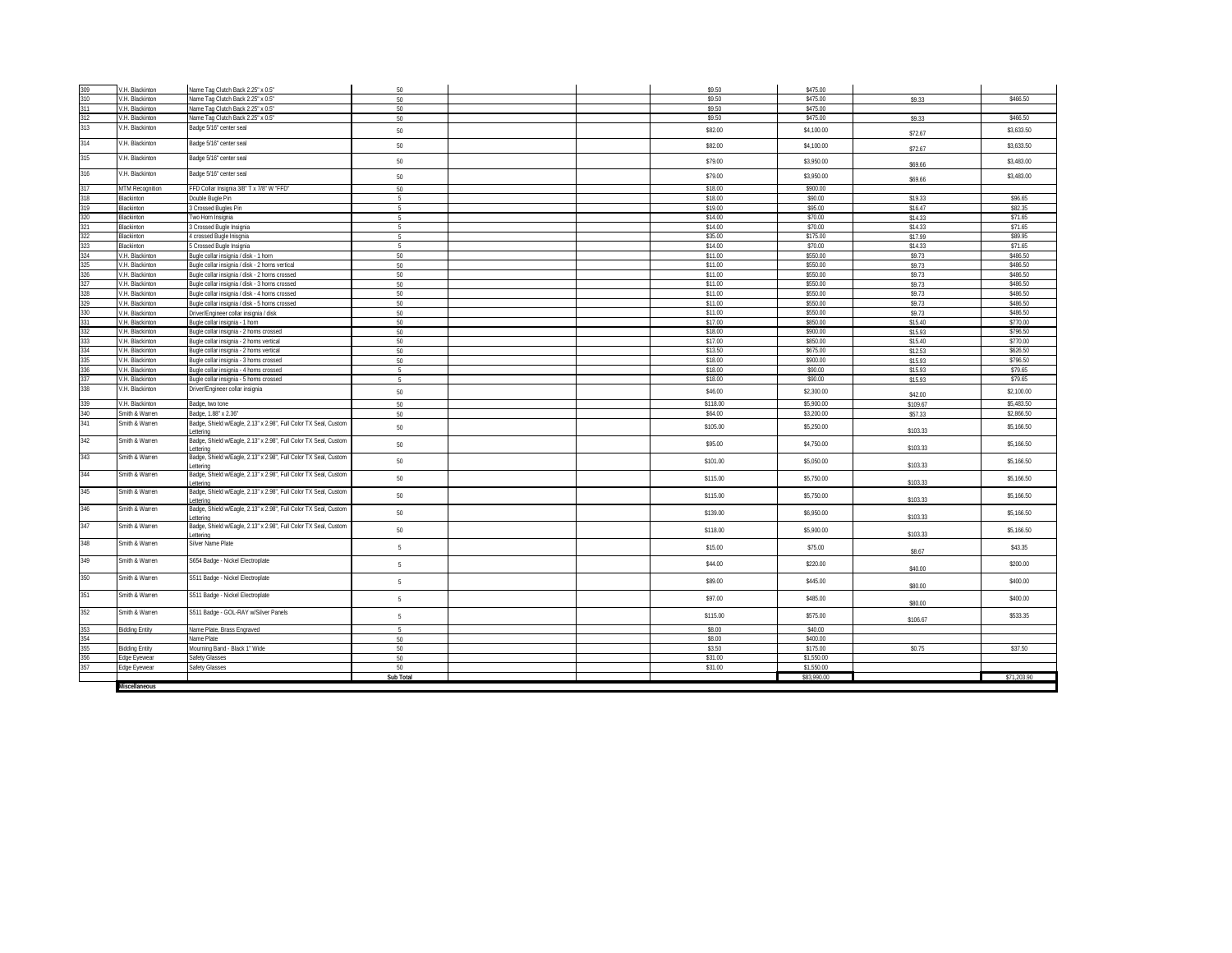|                          | Sport-Tek             | <b>Athletic Shorts</b>                         | 50        |  | \$14.00 | \$700.00    | \$11.50 | \$575.00    |
|--------------------------|-----------------------|------------------------------------------------|-----------|--|---------|-------------|---------|-------------|
| 358<br>359               | Sport-Tek             | <b>Athletic Shorts</b>                         | 50        |  | \$16.00 | \$800.00    | \$11.50 | \$575.00    |
|                          | Sport-Tek             | <b>Athletic Shorts</b>                         | 50        |  | \$18.00 | \$900.00    | \$12.50 | \$625.00    |
| 360<br>361               | Sport-Tek             | <b>Athletic Shorts</b>                         | 50        |  | \$20.00 | \$1,000.00  | \$13.50 | \$675.00    |
|                          | Sport-Tek             | <b>Sweatpants</b>                              |           |  | \$24.00 | \$1,200.00  |         | \$999.00    |
| 362<br>363               |                       |                                                | 50        |  |         |             | \$19.98 | \$999.00    |
|                          | Sport-Tek             | Sweatpants                                     | 50        |  | \$26.00 | \$1,300.00  | \$19.98 |             |
| 364<br>365               | Sport-Tek             | <b>Sweatpants</b>                              | 50        |  | \$28.00 | \$1,400.00  | \$20.95 | \$1.047.50  |
|                          | Sport-Tek             | <b>Sweatpants</b>                              | 50        |  | \$30.00 | \$1,500.00  | \$21.98 | \$1,099.00  |
| 366<br>367               | Sport-Tek             | Exercise T-shirt                               | 50        |  | \$16.00 | \$800.00    | \$12.85 | \$642.50    |
|                          | Sport-Tek             | Exercise T-shirt                               | 50        |  | \$18.00 | \$900.00    | \$13.85 | \$692.50    |
| 368<br>369               | Sport-Tek             | Exercise T-shirt                               | 50        |  | \$20.00 | \$1,000.00  | \$14.95 | \$747.50    |
|                          | Sport-Tek             | Exercise T-shirt                               | 50        |  | \$22.00 | \$1,100.00  | \$16.50 | \$825.00    |
|                          | <b>Blauer</b>         | Men's S/S 100% Cotton Polo                     | 50        |  | \$33.00 | \$1,650.00  |         |             |
|                          | Blauer                | Men's S/S 100% Cotton Polo                     | 50        |  | \$41.00 | \$2,050.00  |         |             |
| 370<br>371<br>372<br>373 | <b>Blauer</b>         | Men's S/S 100% Cotton Polo                     | 50        |  | \$41.00 | \$2,050.00  |         |             |
|                          | <b>Blauer</b>         | Men's S/S 100% Cotton Polo                     | 50        |  | \$33.00 | \$1,650.00  |         |             |
| 374                      | Blauer                | Men's S/S 100% Cotton Polo                     | 50        |  | \$41.00 | \$2,050.00  |         |             |
| 375                      | <b>Blauer</b>         | Men's S/S 100% Cotton Polo                     | 50        |  | \$41.00 | \$2,050.00  |         |             |
| 376<br>377               | Blauer                | Women's S/S 100% Cotton Polo                   | 50        |  | \$33.00 | \$1,650.00  |         |             |
|                          | Blauer                | Women's S/S 100% Cotton Polo                   | 50        |  | \$41.00 | \$2,050.00  |         |             |
| 378                      | <b>Blauer</b>         | Men's S/S B.COOL Performance Polo              | 50        |  | \$45.00 | \$2,250.00  | \$40.49 | \$2.024.50  |
| 379                      | Blauer                | Men's S/S B.COOL Performance Polo              | 50        |  | \$45.00 | \$2,250.00  | \$40.49 | \$2.024.50  |
|                          | Blauer                | Men's S/S B.COOL Performance Polo              | 50        |  | \$50.00 | \$2,500.00  | \$52.65 | \$2,632.50  |
| 380<br>381<br>382        | <b>Blauer</b>         | Men's S/S B.COOL Performance Polo              | 50        |  | \$36.00 | \$1,800.00  | \$40.49 | \$2,024.50  |
|                          | <b>Blauer</b>         | Men's S/S B.COOL Performance Polo              | 50        |  | \$44.00 | \$2,200.00  | \$40.49 | \$2,024.50  |
| 383<br>384<br>385<br>386 | Blauer                | Men's S/S B.COOL Performance Polo              | 50        |  | \$46.00 | \$2,300.00  | \$52.65 | \$2,632.50  |
|                          | Blauer                | Women's S/S B.COOL Performance Polo            | 50        |  | \$36.00 | \$1,800.00  | \$40.49 | \$2.024.50  |
|                          | <b>Blauer</b>         | Women's S/S B.COOL Performance Polo            | 50        |  | \$44.00 | \$2,200.00  | \$40.49 | \$2.024.50  |
|                          | Russell Athletic      | Mesh Short, 9" Inseam, 100% Polyester, Navy    | 50        |  | \$15.00 | \$750.00    |         |             |
| 387                      | Gildan                | Sweat Pants Open Botttom Sport Grey            | 60        |  | \$16.00 | \$960.00    | \$14.95 | \$897.00    |
| 388                      | Gildan                | Sweat Pants Open Botttom Sport Grey            | 50        |  | \$20.00 | \$1,000.00  |         |             |
| 389<br>390<br>391        | Water Safety          | Swim Shorts-Red                                | 50        |  | \$43.00 | \$2,150.00  |         |             |
|                          | Port and Co           | Station Duffel Bag                             | 50        |  | \$19.00 | \$950.00    | \$17.35 | \$867.50    |
|                          | <b>Boston Leather</b> | <b>Black Belt</b>                              | 20        |  | \$16.50 | \$330.00    | \$12.20 | \$244.00    |
| 392                      | Champion              | <b>Cotton Shorts</b>                           | 50        |  | \$8.00  | \$400.00    |         |             |
|                          | Champion              | Navy Cotton Short                              | 100       |  | \$9.50  | \$950.00    |         |             |
| 393<br>394               | 5.11                  | <b>Tactical Trainer Belt</b>                   | 50        |  | \$36.00 | \$1,800.00  |         |             |
| 395                      | 5.11                  | <b>Tactical Trainer Belt</b>                   | 50        |  | \$40.00 | \$2,000.00  |         |             |
| 396<br>397               | 5.11                  | Men's L/S PDU Class B Twill Shirt, White Admin | 50        |  | \$47.00 | \$2,350.00  |         |             |
|                          | 5.11                  | Men's L/S PDU Class B Twill Shirt. White Admin | 50        |  | \$50.00 | \$2,500.00  |         |             |
|                          | 5.11                  | Men's S/S PDU Class B Twill Shirt, White Admin | 50        |  | \$47.00 | \$2,350.00  |         |             |
| 398<br>399               | 5.11                  | Men's S/S PDU Class B Twill Shirt, White Admin | 50        |  | \$50.00 | \$2,500.00  |         |             |
| 400                      | Richardson Hats       | Dryve R-Flex Cap                               | 125       |  | \$11.50 | \$1,437.50  |         |             |
| 401                      | dichardson Hats       | Frucker OSFA twill mesh snap-back              | 125       |  | \$6.50  | \$812.50    |         |             |
|                          |                       |                                                | Sub Total |  |         | \$68,340.00 |         | \$28,922.50 |
|                          | Fire Marshal Office   |                                                |           |  |         |             |         |             |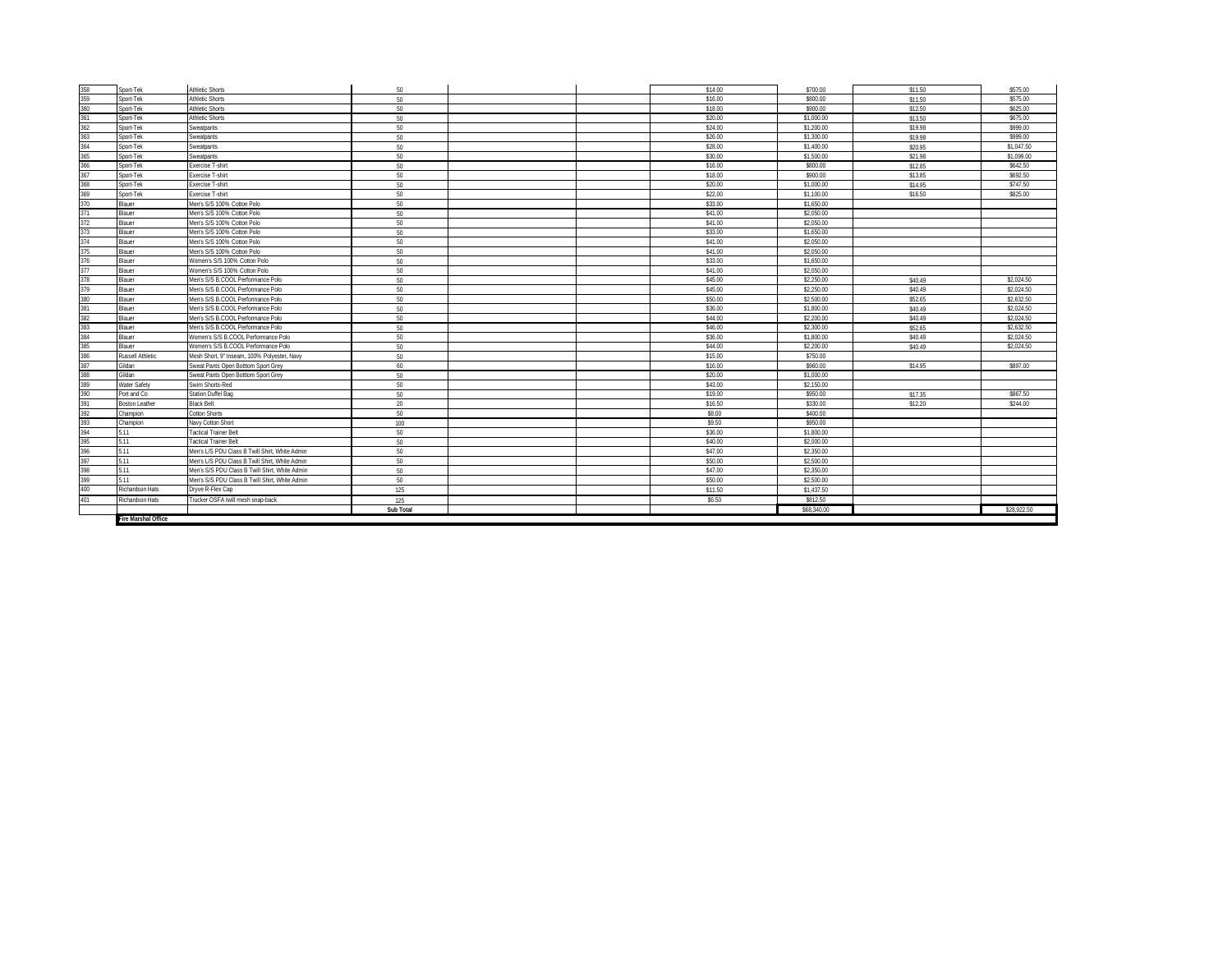| 402                                         | Corner Stone          | Men's S/S Polo Shirt                                                                       | 50                 |         |             | \$26.00            | \$1,300.00               | \$22.85            | \$1,142.50               |
|---------------------------------------------|-----------------------|--------------------------------------------------------------------------------------------|--------------------|---------|-------------|--------------------|--------------------------|--------------------|--------------------------|
| 403                                         | Corner Stone          | Men's S/S Polo Shirt                                                                       | 50                 |         |             | \$28.00            | \$1,400.00               | \$24.00            | \$1,200.00               |
| 404                                         | Corner Stone          | Women's S/S Polo Shirt                                                                     | 50                 |         |             | \$26.00            | \$1,300.00               | \$22.85            | \$1,142.50               |
| 405                                         | <b>Corner Stone</b>   | Women's S/S Polo Shirt                                                                     | 50                 |         |             | \$28.00            | \$1,400.00               | \$24.00            | \$1,200.00               |
| 406<br>407                                  | Blauer<br>Blauer      | Men's Flextech Tactical Trousers (Utility)<br>Women's Flextech Tactical Trousers (Utility) | 50<br>50           |         |             | \$77.00<br>\$77.00 | \$3,850.00<br>\$3,850.00 | \$76.49<br>\$76.49 | \$3,824.50<br>\$3,824.50 |
| 408                                         | Blauer                | Men's Operational Trouser (Utility)                                                        | 50                 |         |             | \$54.00            | \$2,700.00               | \$53.99            | \$2,699.50               |
| 409                                         | Blauer                | <b>Nomen's Operational Trousers (Utility)</b>                                              | 50                 |         |             | \$54.00            | \$2,700.00               | \$53.99            | \$2,699.50               |
| 410                                         | Carhartt              | Men's Fire Resistive Coveralls                                                             | 50                 |         |             | \$89.00            | \$4,450.00               |                    |                          |
| 411                                         | Carhartt              | Men's Fire Resistive Coveralls                                                             | 50                 |         |             | \$98.00            | \$4,900.00               |                    |                          |
| 412                                         | Bulwark               | Men's Fire Resistive Coveralls                                                             | 50                 |         |             | \$161.00           | \$8,050.00               | \$166.50           | \$8,325.00               |
| 413                                         | Bulwark               | Men's Fire Resistive Coveralls                                                             | 50                 |         |             | \$191.00           | \$9,550.00               | \$166.50           | \$8,325.00               |
| 414                                         | <b>Bulwark</b>        | Men's Fire Resistive Coveralls                                                             | $50\,$             |         |             | \$161.00           | \$8,050.00               | \$166.50           | \$8,325.00               |
| 415                                         | <b>Bulwark</b>        | Men's Fire Resistive Coveralls                                                             | 50                 |         |             | \$191.00           | \$9,550.00               | \$166.50           | \$8,325.00               |
| 416                                         | <b>Bulwark</b>        | <b>Nomen's Fire Resistive Coveralls</b>                                                    | 50                 |         |             | \$161.00           | \$8,050.00               | \$166.50           | \$8,325.00               |
| 417                                         | <b>Bulwark</b>        | <b>Nomen's Fire Resistive Coveralls</b>                                                    | 50                 |         |             | \$191.00           | \$9,550.00               | \$166.50           | \$8,325.00               |
| 418<br>419                                  | 5.11                  | fen's Taclite Pro Uniform Shorts                                                           | 50                 |         |             | \$46.00<br>\$20.00 | \$2,300.00<br>\$1,000.00 |                    |                          |
| 420                                         | 5.11<br>5.11          | S/S Professional T-Shirt, Fire Navy<br>S/S Professional T-Shirt. Fire Navy                 | 50<br>50           |         |             | \$25.00            | \$1,250.00               |                    |                          |
| 421                                         | 5.11                  | /S Professional T-Shirt. Fire Navy                                                         | 50                 |         |             | \$25.00            | \$1,250.00               |                    |                          |
| 422                                         | 5.11                  | /S Professional T-Shirt. Fire Navy                                                         | 50                 |         |             | \$31.00            | \$1,550.00               |                    |                          |
| 423                                         | 5.11                  | Storm 1/4 Zip Job Shirt, Waterproof, Fire Navy                                             | $50\,$             |         |             | \$68.00            | \$3,400.00               |                    |                          |
| 424                                         | 5.11                  | Storm 1/4 Zip Job Shirt, Waterproof, Fire Navy                                             | $50\,$             |         |             | \$76.00            | \$3,800.00               |                    |                          |
| 425                                         | 5.11                  | Taclite Reversible Company Jacket, Fire Navy                                               | $50\,$             |         |             | \$93.00            | \$4,650.00               |                    |                          |
| 426                                         | 5.11                  | Taclite Reversible Company Jacket, Fire Navy                                               | 50                 |         |             | \$107.00           | \$5,350.00               |                    |                          |
| 427                                         | Blauer                | Men's S/S Bicomponent Polo, Cotton Blend                                                   | $50\,$             |         |             | \$36.00            | \$1,800.00               | \$35.99            | \$1,799.50               |
| 428                                         | Blauer                | Men's L/S Bicomponent Polo, Cotton Blend                                                   | 50                 |         |             | \$42.00            | \$2,100.00               | \$40.49            | \$2,024.50               |
| 429                                         | Blauer                | Men's Streetgear 6-Pkt Pant, 65 Poly/35 Cotton                                             | 50                 |         |             | \$65.00            | \$3,250.00               | \$67.49            | \$3,374.50               |
| 430                                         | Blauer                | Stretch Fitted Cap                                                                         | 50                 |         |             | \$10.00            | \$500.00                 | \$10.79            | \$539.50                 |
| 431                                         | Blauer                | Stretch Adjustable Cap                                                                     | 50                 |         |             | \$12.00<br>\$16.00 | \$600.00<br>\$800.00     | \$10.79            | \$539.50<br>\$944.50     |
| 432<br>433                                  | Blauer<br>Blauer      | Watch Cap<br>Skull Cap                                                                     | 50<br>$50\,$       |         |             | \$19.50            | \$975.00                 | \$18.89<br>\$22.49 | \$1,124.50               |
| 434                                         | Blauer                | Men's 4-Pkt Nomex Station Pant, Navy                                                       | 50                 |         |             | \$115.00           | \$5,750.00               |                    |                          |
| 435                                         | Blauer                | Men's 6-Pkt Nomex Station Pant, Navy                                                       | 50                 |         |             | \$132.00           | \$6,600.00               |                    |                          |
| 436                                         | Yupoong               | Flex Fit Cap                                                                               | 30                 |         |             | \$8.00             | \$240.00                 |                    |                          |
| 437                                         | Yupoong               | lat visor Flex fit cap                                                                     | 30                 |         |             | \$9.00             | \$270.00                 |                    |                          |
| 438                                         | Yupoong               | Beanie-Navy                                                                                | 20                 |         |             | \$11.00            | \$220.00                 |                    |                          |
| 439                                         | 5.11                  | <b>Tactical Uniform Hat</b>                                                                | 20                 |         |             | \$7.50             | \$150.00                 |                    |                          |
| 440                                         | Propper               | Boonie Hat - Navy                                                                          | 10                 |         |             | \$8.00             | \$80.00                  | \$15.00            | \$150.00                 |
| 441                                         | Blauer                | Trousers - 4 Pocket Wool Blend                                                             | 50                 |         |             | \$73.00            | \$3,650.00               | \$76.49            | \$3,824.50               |
| 442                                         | Blauer                | Trousers - 4 Pocket Wool Blend                                                             | 50                 |         |             | \$92.00            | \$4,600.00               | \$99.43            | \$4,971.50               |
| 443                                         | Blauer                | Women's Trousers - 4 Pocket Wool Blend                                                     | $50\,$             |         |             | \$73.00            | \$3,650.00               | \$76.49            | \$3,824.50               |
| 444                                         | <b>Bidding Entity</b> | Coat - Single Breasted with Simulated Pockets                                              | 50                 |         |             |                    |                          |                    |                          |
| 445                                         | <b>Bidding Entity</b> | Coat - Single Breasted with Simulated Pockets                                              | $50\,$             |         |             |                    |                          |                    |                          |
| 446                                         | Blauer                | Sweater - Jersey Knit, Any color                                                           | 50                 |         |             | \$93.00            | \$4,650.00               | \$89.99            | \$4,499.50               |
| 447                                         | Blauer                | Sweater - Jersey Knit, Any color                                                           | $50\,$             |         |             | \$93.00            | \$4,650.00               | \$89.99            | \$4,499.50               |
| 448                                         | Blauer                | Sweater - Quarter Zip                                                                      | $50\,$             |         |             | \$94.00            | \$4,700.00               | \$94.49            | \$4,724.50               |
| 449                                         | Blauer                | Sweater - Quarter Zip                                                                      | 50                 |         |             | \$94.00            | \$4,700.00               | \$94.49            | \$4,724.50               |
| 450                                         | <b>Bidding Entity</b> | Trousers, Class A, Poly Wool, Black                                                        | $50\,$             |         |             | \$77.00            | \$3,850.00               | \$99.00            | \$4,950.00               |
| 451                                         | <b>Bidding Entity</b> | Coat, Class A, 6 Button, Black                                                             | 50                 |         |             | \$325.00           | \$16,250.00              | \$254.00           | \$12,700.00              |
| 452                                         | <b>Bidding Entity</b> | Bell Style Hat, Black                                                                      | 50                 |         |             | \$109.00           | \$5,450.00               | \$49.00            | \$2,450.00               |
| 453                                         | <b>Bidding Entity</b> | Class A Dress Uniform package-includes shoes                                               | 50                 |         |             |                    |                          |                    |                          |
|                                             |                       |                                                                                            | Sub Total          |         |             |                    | \$184,685.00             |                    | \$129,348.00             |
|                                             |                       |                                                                                            |                    |         |             |                    |                          |                    |                          |
| Duty Shoes / Boots<br>454 Haix              |                       | Men's Airpower R2 Boot                                                                     | 10                 |         |             | \$325.00           | \$3,250.00               |                    |                          |
| 455                                         | Haix                  | Men's Airpower R2 Boot                                                                     | 10                 |         |             | \$325.00           | \$3,250.00               |                    |                          |
| 456                                         | Haix                  | Women's Airpower R2 Boot                                                                   | 10                 |         |             | \$325.00           | \$3,250.00               |                    |                          |
| 457                                         | Haix                  | Nomen's Airpower R2 Boot                                                                   | 10                 |         |             | \$325.00           | \$3,250.00               |                    |                          |
| 458                                         | Under Armour          | Crew Socks - Black 3pck                                                                    | 30                 | \$15.46 | \$463.80    | \$18.00            | \$540.00                 |                    |                          |
| 459                                         | <b>Under Armour</b>   | ow Socks - Black 3 pack                                                                    |                    |         |             | \$14.00            | \$420.00                 |                    |                          |
|                                             |                       |                                                                                            | 30                 |         |             |                    | \$13,960.00              |                    |                          |
|                                             |                       |                                                                                            | Sub Total          |         |             |                    |                          |                    | \$0.00                   |
| Badges & Collar Devices<br>460 V.H. Blackin |                       |                                                                                            |                    |         |             |                    |                          |                    |                          |
|                                             | V.H. Blackinton       | Collar Insignia FFD, Nickel or Gold                                                        | 20                 |         |             | \$7.50             | \$150.00                 | \$18.33            | \$366.60                 |
| Fire Marshal<br>461                         |                       |                                                                                            |                    |         |             |                    |                          |                    |                          |
|                                             | Carhartt              | Men's Fire Resistant Traditional Coverall                                                  | 20                 |         |             | \$89.00            | \$1,780.00               |                    |                          |
| 462                                         | Carhartt              | Men's Fire Resistant Traditional Coverall                                                  | 20                 |         |             | \$92.00            | \$1,840.00               |                    |                          |
|                                             |                       |                                                                                            |                    |         |             |                    |                          |                    |                          |
|                                             |                       |                                                                                            | Sub Total          |         |             |                    | \$3,620.00               |                    | \$0.00                   |
|                                             |                       |                                                                                            | <b>Grand Total</b> |         | \$86.798.78 |                    | \$1,355,006.00           |                    | \$735.083.11             |
|                                             |                       |                                                                                            |                    |         |             |                    |                          |                    |                          |